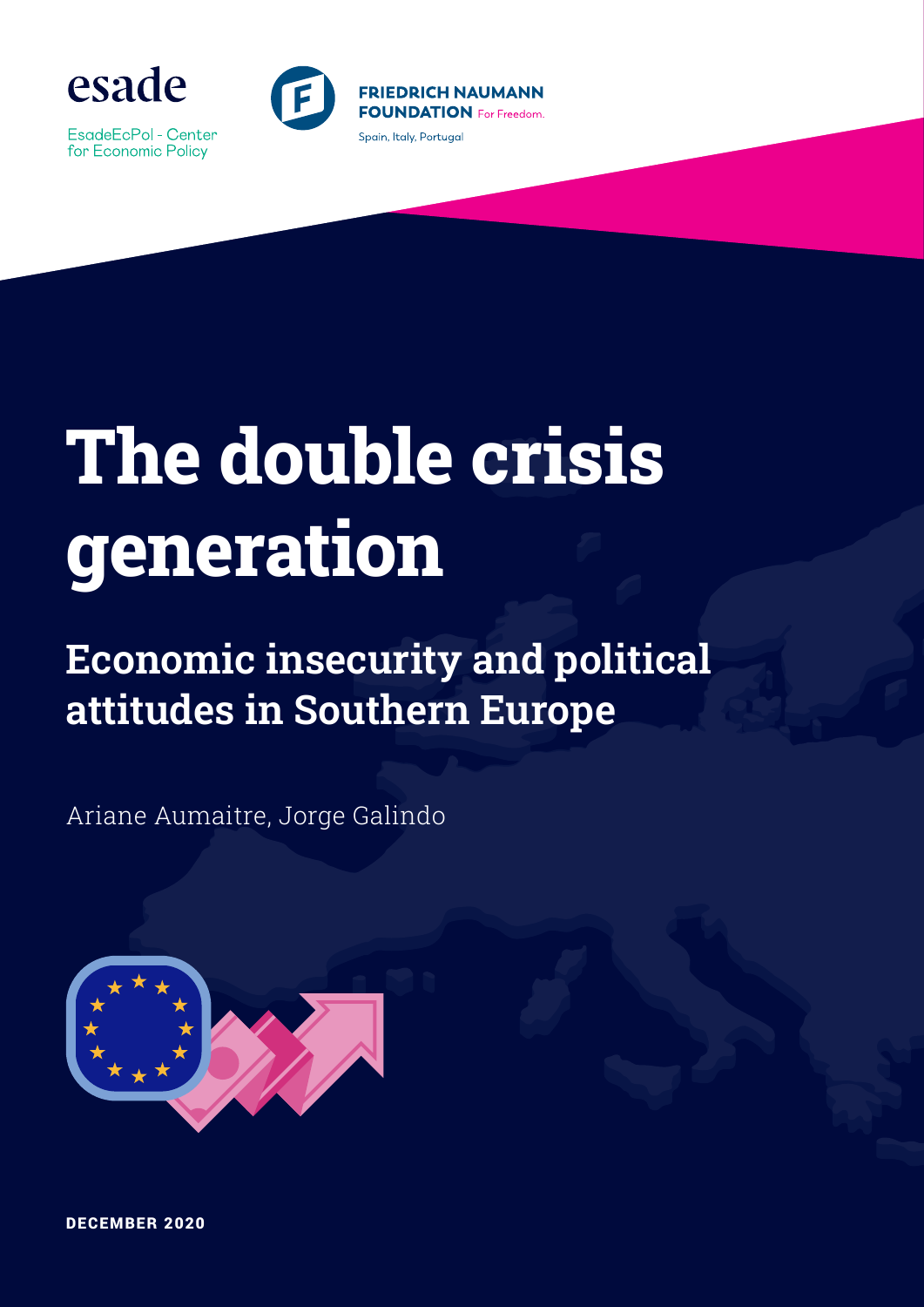Foreword A decade ago, Southern Europe was hit particularly hard by the financial and subsequential debt crisis. Those who suffered most were young people with their career options falling apart while youth unemployment rates climbed to staggering heights. The inevitable exodus of skilled talent to Northern Europe caused a lot of additional emotional hardship in a region where family bonds are closer and the climate and the more individualistic lifestyle of the North resonate with only a few.

> "Ellos tienen Mallorca, nosotros tenemos Berlín" ("They have Mallorca, we have Berlin") became a winged word among young Spaniards, as so many of them had left their home country for the German capital, alone. However, they were told that this had been a once-in-a-generation-crisis and soon things would get better. Covid-19 ruined that idea for good. Hence, the title of this study: the double crisis generation.

> The Covid-19 economic crisis is posing huge structural societal and economic challenges around the globe. The economies in Southern Europe, mainly due to their deep economic dependence on interpersonal services such as tourism , lack the economic antibodies to prevent a long asymmetric crisis. Those that will suffer the most will be, again, the more unprotected younger generations. In the meantime, partly as a consequence of EU's Great Recession, populist right- and left-wing movements and parties have emerged across Europe, creating a more toxic political environment for center parties and rational, liberal solutions.

> Representing Spanish and German institutions, which are strongly committed to the EU and and the European integration process, we were keen on finding out if the double economic crisis might fuel populist forces in Spain, Italy and Portugal and thereby creating additional trouble for pro-European forces everywhere.

We hope you enjoy this read!

Sincerely yours,

Antonio Roldán Monés, Director of the Center for Economic Policy (EsadeEcPol)

David Henneberger, Head of Office, Spain, Italy, Portugal & Mediterranean Dialogue, Friedrich Naumann Foundation for Freedom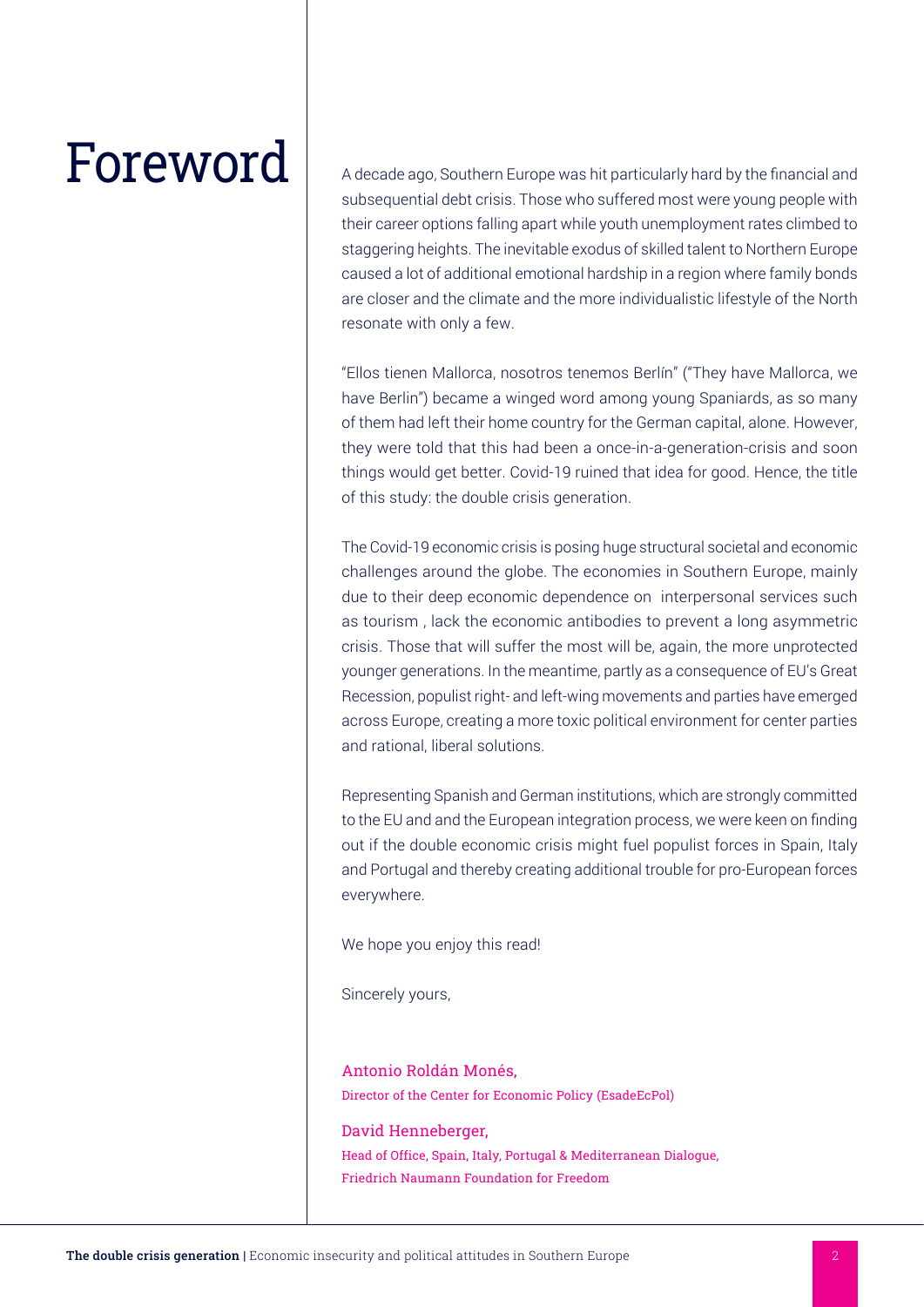## Executive summary

The generation born between 1985 and 1995 has the dubious privilege of being the only generation of the last century that will experience two Great Recessions in the course of their education and integration into the labour market.

This study will offer an in-depth analysis of the socioeconomic situation of this generation in Southern Europe (hereinafter the post-crisis generation) and the development of their political attitudes.

In Southern Europe, the post-crisis generation receives a lower income and has a lower rate of employment than the previous generation (those born between 1975 and 1984, hereinafter the pre-crisis generation). The data also reveal lower rates of emancipation, home ownership, fertility and potential wealth. This gap is particularly noticeable in those without higher education qualifications, who come off worse in most indicators.

This generational pattern is specific to Southern Europe. In the remaining countries, the post-crisis generation enjoys better material living conditions than the previous generation.

The perception of a lack of equal opportunity, dissatisfaction with democracy and preferences for greater redistribution of wealth are all more keenly felt in the countries of Southern Europe than in the benchmark country for Central Europe (Germany).

However, political attitudes and the degree of satisfaction with democracy of the post-crisis generation vary significantly among countries in the south. One hypothesis that might explain this variety of attitudes is the way in which this gap interacts with the present and inherited political and institutional context. Of the countries analysed, each one finds itself in a different situation, but the interpretation may be made that there has been a progressive deterioration of the relationship between representatives and represented:

- $\rightarrow$  Portugal absorbed the tensions created by the opportunity gap, without this leading to a major breakdown of its institutional or party system.
- $\rightarrow$  In Spain, the opening up of the gap represented the first serious questioning of the basic constitutional consensus; its application to the party system therefore remained within the leftright division, and the new political formations ended up fitting into the existing ideological blocks without consolidating the "populist moment". The process in Greece was similar.
- $\rightarrow$  In Italy, the erosion of the institutions had been in progress for decades; the crisis of 2008-2012 affected a party system that had already collapsed at the beginning of the 1990, producing new political formations with a populist component, but within the classic ideological parameters. In this new advanced phase, the new formations cannot be pinned to the classic categorisations and are closer to a populist synthesis.

It should also be added that in places where populist parties are making inroads to the point of dominating electoral competition, satisfaction with democracy is increasing, in spite of this growth being based on attacks on institutions.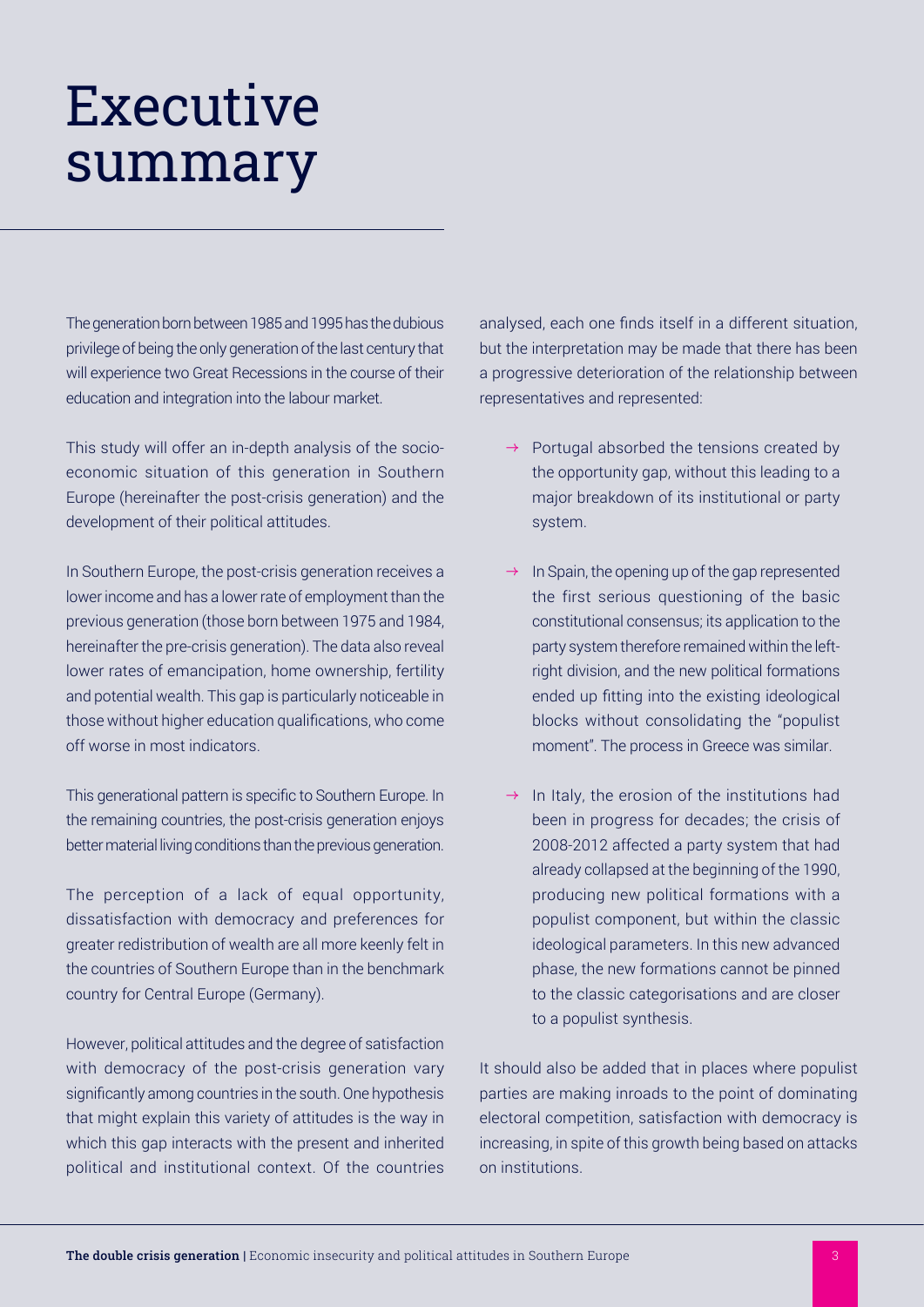## Implications in the present context

Given that the crisis produced by the pandemic may further aggravate the gaps experienced by the post-crisis generation, it may also move countries to a more advanced stage of institutional erosion.

In Spain, preliminary employment data indicate that socio-economic divisions are becoming deeper due to the new crisis: employment is falling more sharply among the post-crisis generation without higher education qualifications, which had already been hit hard by the previous crisis of 2008.

Following the sequential logic of institutional deterioration, the widening of the gaps during the present crisis in Spain and Portugal could increase the attractiveness of populist platforms (those that already exist within the ideological framework or other new ones, as has occurred in Italy) as long as the perception persists that the remaining formations are failing to respond to the breakdown.

To avoid this, we propose four focal points for reconsideration of specific policies, with the clear objective of closing the present opportunity gaps and preventing them from appearing in the future:

- $\rightarrow$  A non-dualised labour market, based on flexicurity and building human capital
- $\rightarrow$  Guaranteeing the possibility of starting a family
- $\rightarrow$  A sustainable social protection system
- $\rightarrow$  A welfare state that seeks to equalise opportunities

A system that is sensitive to these issues will make it possible to rebuild a pluralist, liberal democracy which is functional and useful for the new generations.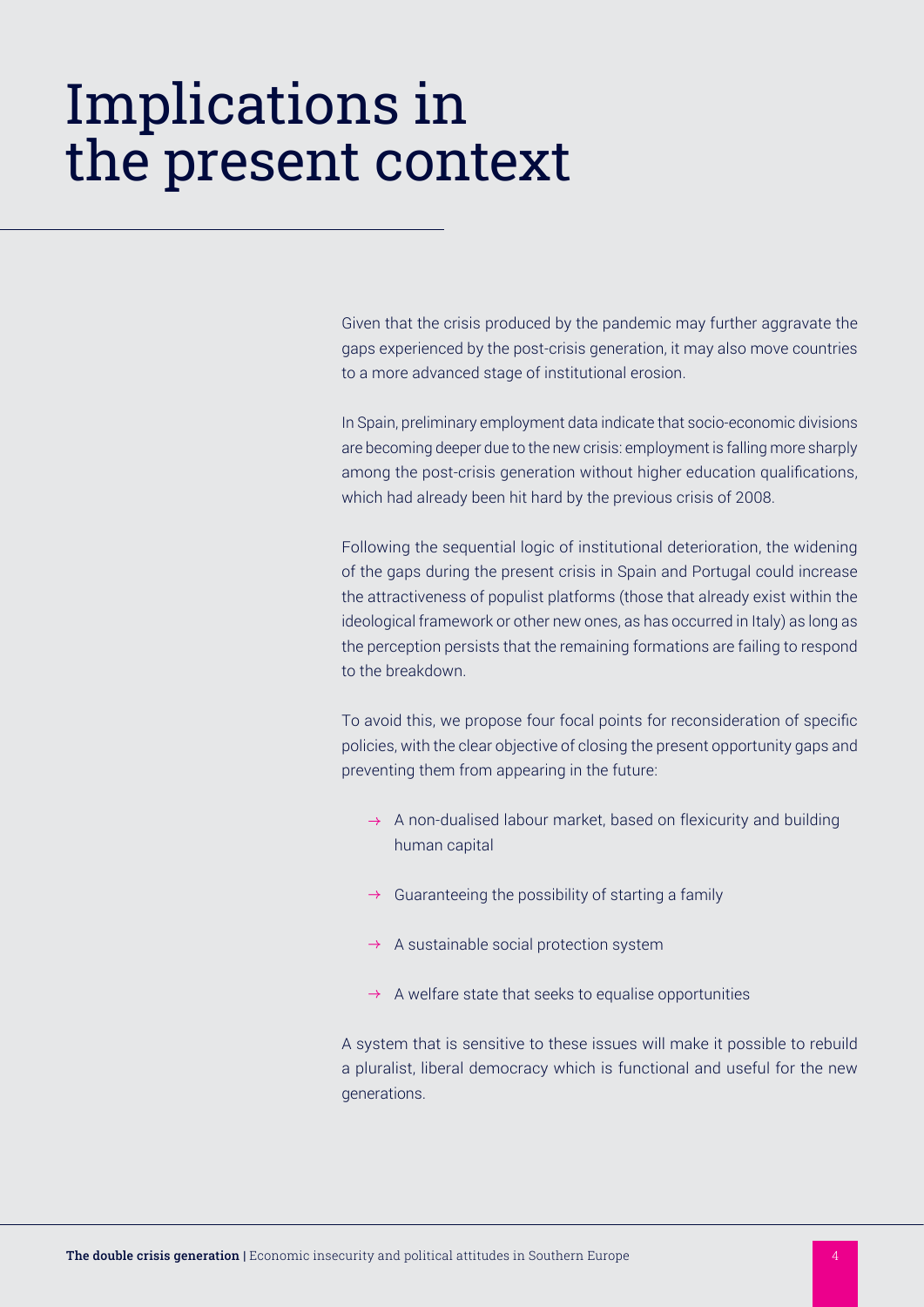## 1. Introduction

As a result of the two crises in succession of 2008 and 2020, over the last ten years countries in Southern Europe have experienced a climate of uncertainty and economic recession without precedent in democratic times. At the same time, the political stability of these countries has begun to totter with the arrival of new parties and the appearance of a generation gap in perceptions and attitudes. It is important to ask ourselves how this situation is affecting the bases of the social contract that underpins our societies, in which welfare state and pluralist democracy are natural complements.

In theory, the social contract that became widespread in European societies in the post-war period was largely based on the existence of a bridge that connected opportunities with security: the new generations that entered adult life found a whole range of opportunities sustained by a combination of economic growth and a social protection system. As they progressed in their lives, these opportunities were gradually transformed into a safety net, whose characteristics depended to a great extent on the specific circumstances of each country.

In Southern Europe, this equilibrium, which coincided with the consolidation of new liberal democracies, represented an unprecedented improvement in people's quality of life. The young people of the time entered adult life with the certainty that their lives would be better than those of their parents: they would live in environments that were safer, more prosperous and perceived as fairer. In turn, political dynamics charted a course that was also less conflictive than in earlier times.

However, the stability of this social contract is being threatened on various fronts. On the one hand, the capacity of the system to provide the new generations with sufficient opportunities could have deteriorated, which endangers its transformation into a safety net. On the other hand, the political consensus that sustained this social contract has begun to show cracks.

From an economic point of view, the impact of the last decade could have long-term consequences for the youngest generations. In Southern Europe, the generation of young people who became adults in 2008 have had to cope with economic recession, job insecurity and very high levels of unemployment during their first decade in the labour market. Now, faced by the Covid crisis, the generation that saw their life projects delayed due to the earlier crisis might not ever see these come to fruition.

The generation born between 1985 and 1995 has the dubious privilege of being the only generation of the last century that will experience two Great Recessions in the course of their education and integration into the labour market. The macroeconomic debacle of 2008, swiftly followed by the sovereign debt crisis in 2009-2011, had a differential impact among the Eurozone debtor countries located in Southern Europe. From that point on, Spain, Italy, Greece and Portugal were seen as a unit of "losers" as a result of this crisis. But within these countries, not everyone lost in the same way. All these countries share a labour market structure marked by a clear segmentation between insiders or stable workers, who have solid, stable and relatively well protected jobs, and those who, without the benefit of these shields, are at the mercy of harsh macroeconomic forces when a crisis occurs. These are the outsiders; they are outside the system and in a doubly precarious position: in these countries the safety net of the welfare system offers better protection to those who already have a permanent job.

Outsiders have two defining characteristics: one is their youth, and the other their level of education. Integration into the labour market in these countries has proved to be particularly difficult for the new generations in the past, and they have had to wait for unusually long periods of time to achieve stability. These less qualified individuals are in a more precarious position, because they do not have the acquired (or inherited) human, social and relational capital, which, as well as acting as a cushion and a lever for recovery after crises, can assist and strengthen them on their journey into the labour market.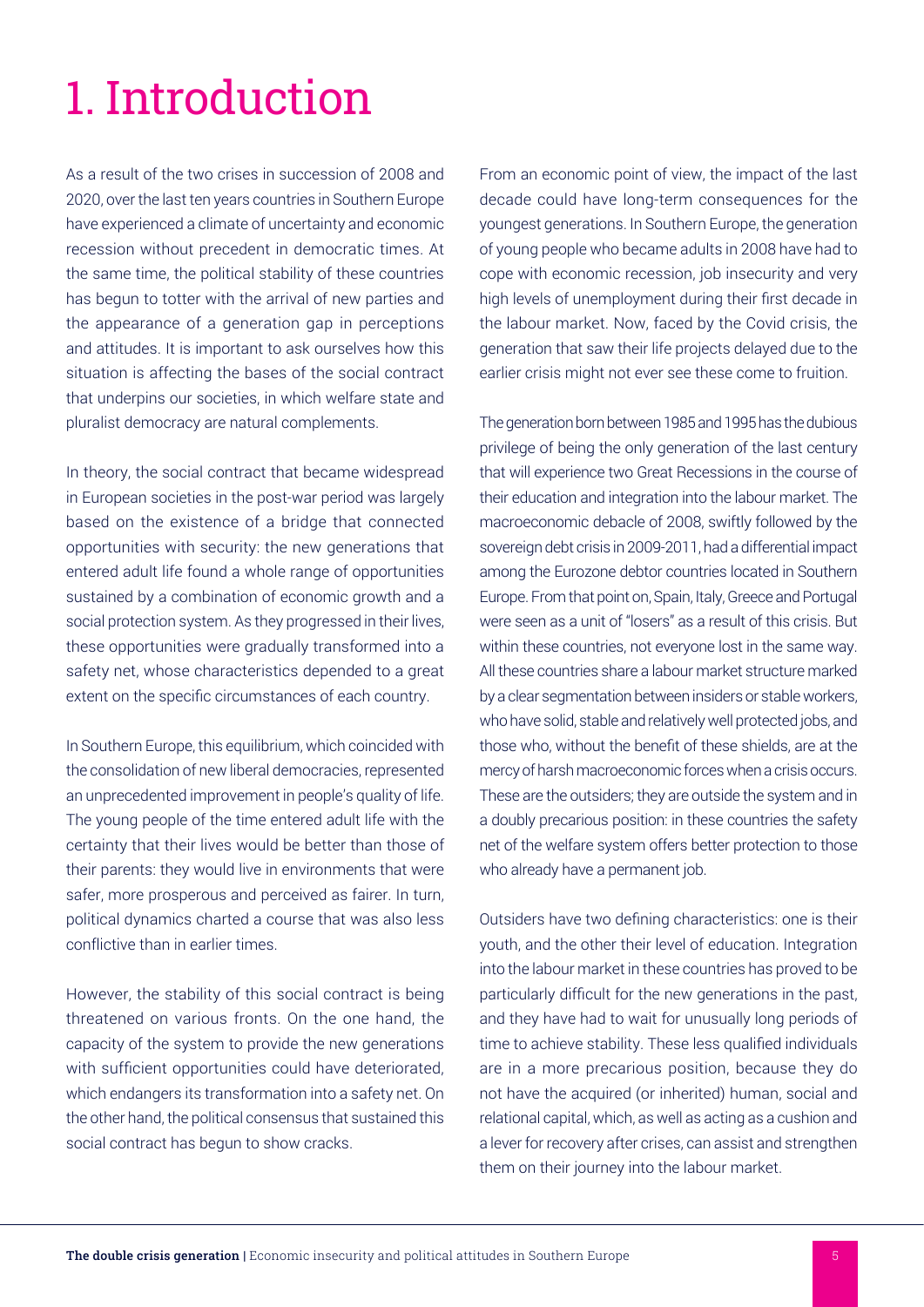The pandemic has produced a double shock, affecting both supply and demand, and once again this will be more severely felt in the southern part of the continent: account must be taken of both the initial vulnerability of these countries and the particular seriousness of the pandemic in Italy and Spain, resulting in strict confinement measures and the concomitant uncertainty; they have also suffered more than other countries from the pandemic's effects on tourism, since this sector usually offers a refuge for outsiders in southern labour markets.

The economic situation of 'secular crisis' has led to the perception among some sectors of society that it is no longer safe to walk across the bridge towards the opportunities that the youngest were assured and which were due to give them security in their adult lives. The older generations have the impression that the security they had attained is shifting under their feet, while the youngest feel that they will never cross this bridge. And it is precisely in this climate of uncertainty that the new populist movements can find fertile soil in which to sow their seeds.

With a view to understanding these mechanisms, and to beginning to mark out the ground for a possible return to pluralism in an economic context of successive crises, there is a need to carefully measure the parameters of a situation in which the social contract has broken down. This work represents a first approach to defining the dimensions of this breakdown. The first part is devoted to its material bases: here, we will try to quantify the loss of opportunities. In the second part, we will focus on the repercussions of this breakdown in the political arena. A sub-section serves as a link, with a subjective perception of the conditions of the opportunity structure. In a third section, we aim to extend the analysis to the present moment, completely conditioned by the crisis caused by the epidemic. We close with a conclusion that focuses on drawing possible lessons about public policy, in order to rebuild the bridge of opportunities and close the seam through which part of the support for the European model based on the trio of welfare, freedom and pluralism is escaping.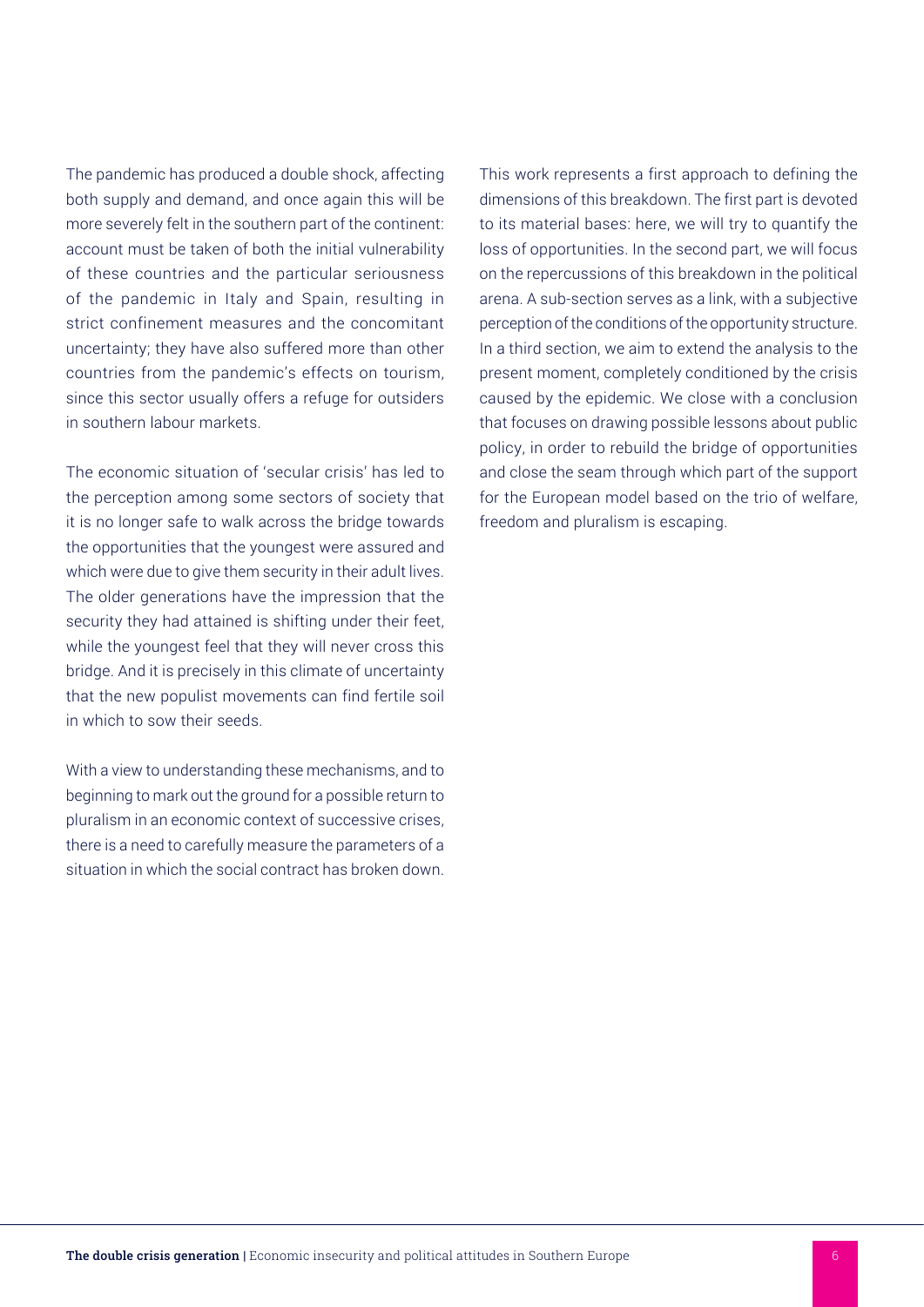## 2. Socio-economic analysis: where did the opportunities go?

### What do the socio-economic data tell us?

- In Southern Europe, the post-crisis generation receives a lower income and has a lower rate of employment than the previous generation.
- The two generations converge to a certain extent with respect to income and employment at around the age of thirty, but the lost time leads to lower rates of emancipation, fertility and capacity to accumulate wealth.
- This generational pattern is specific to Southern Europe. By comparison, in Germany the post-crisis generation enjoys better material living conditions than the previous generation.

### Structure of the analysis

In order to understand the variation in the socio-economic opportunities of young people, we conducted a generational analysis of their living conditions. For this purpose, we used data from EU SILC (Survey on Living Conditions in Spain) from 2007 to 2017. This survey provides us with access to key information about the socioeconomic position of young people, such as their annual income, employment rates and levels of emancipation. Starting from these types of variables, the analysis focuses on two generations: the **pre-crisis generation**, those born between 1975 and 1985; and the post-crisis generation, born between 1985 and 1995. Whereas most members of the pre-crisis generation entered the labour market before the Great Recession, the first years of adult life of the post-crisis generation have been indelibly marked by the crisis, something which may make an impression on their life trajectories.

One of the key factors when seeking to determine the income of an individual throughout his or her life cycle is the nature of the employment conditions encountered during their integration into the labour market. Therefore, our first approach to gauging the opportunities of each generation begins with an analysis of annual salary, rate of employment and capacity to accumulate wealth during their twenties.

At a second stage, we seek to understand the relationship between the labour market faced by young people in their twenties and the achievement of life projects. For this purpose, we tracked generational changes in the degree of emancipation from the parental home and in the formation of families. With the aim of offering an analysis that is as exhaustive as possible and that also takes account of the differences between young people within each generation, we broke these indicators down according to the level of education attained, dividing each generation into those who have higher education qualifications and those who do not.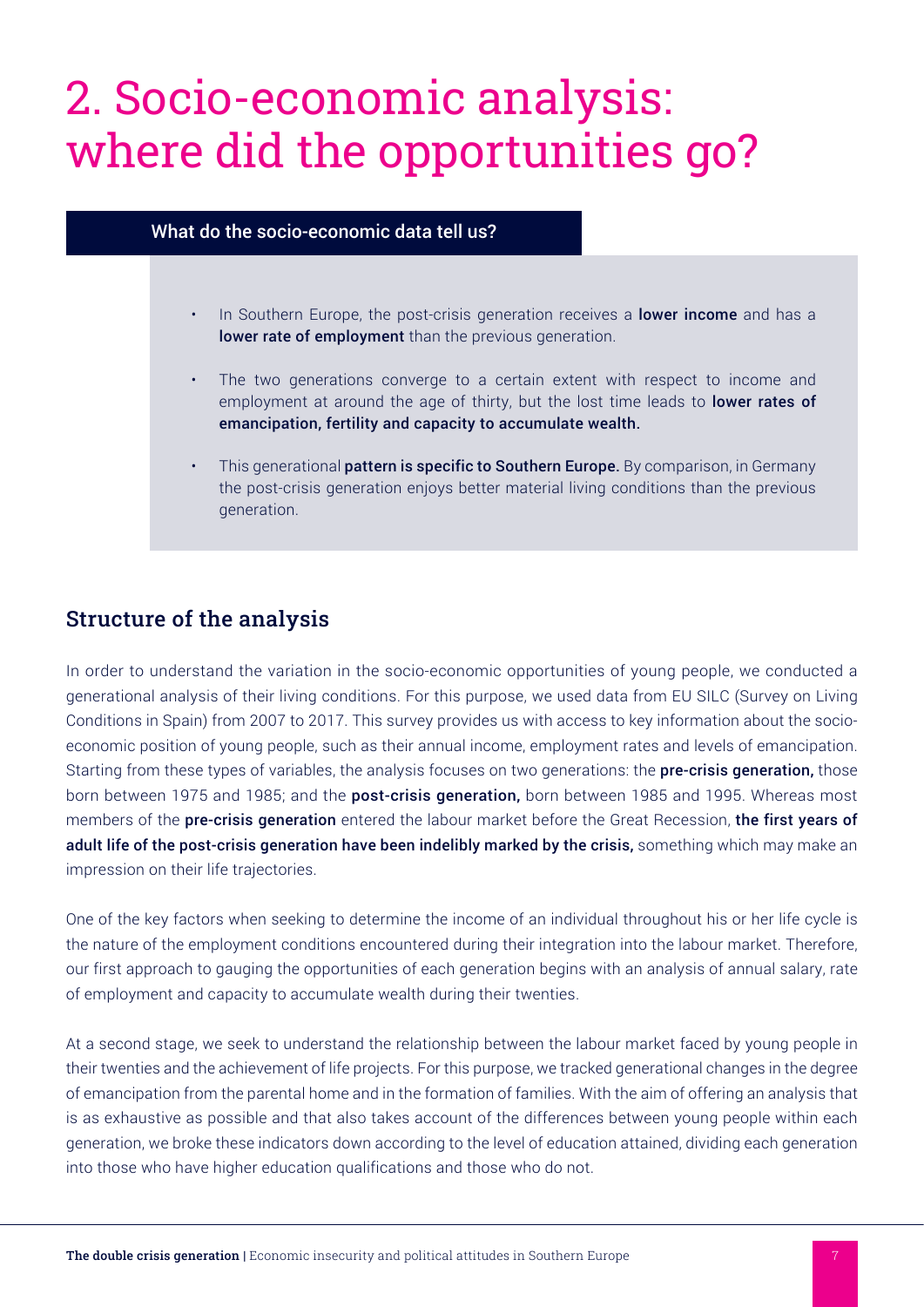The generational analysis was conducted as follows: for each of the generations, we found the average of each variable when the members of a generation had a specific age. This allows us to compare the socio-economic conditions of each group when they are at the same stage of their life cycle. More specifically, we looked at the progression of these variables in the groups between the ages of 23 and 33; this allows us to capture a key decade for the young people: one in which they enter adult life.

The main focus of analysis is on the countries of Southern Europe, particularly three of these: Spain, Italy and Portugal. In order to compare trends and differences with respect to the remaining European countries, we have included Germany in the analysis as a point of reference. In this way, we can distinguish what patterns in the opportunities of the youngest generations are specific to Southern Europe.

## Less opportunities in the labour market

Do the new generations have fewer opportunities than their predecessors? Is it true that the youngest lack an appropriate safety net? A first approach to answering this question is to compare the annual salary levels and percentage of young people in employment for both generations. This data can be seen in Graphs 1 and 2. The analysis here is generational: we are comparing the levels of each indicator at the same age.

#### Graph 1



#### **Evolution of income.** Generation: pre-crisis [1975-1984], post-crisis [1985-1994]

Source: EU SILC. Net income except in the case of Germany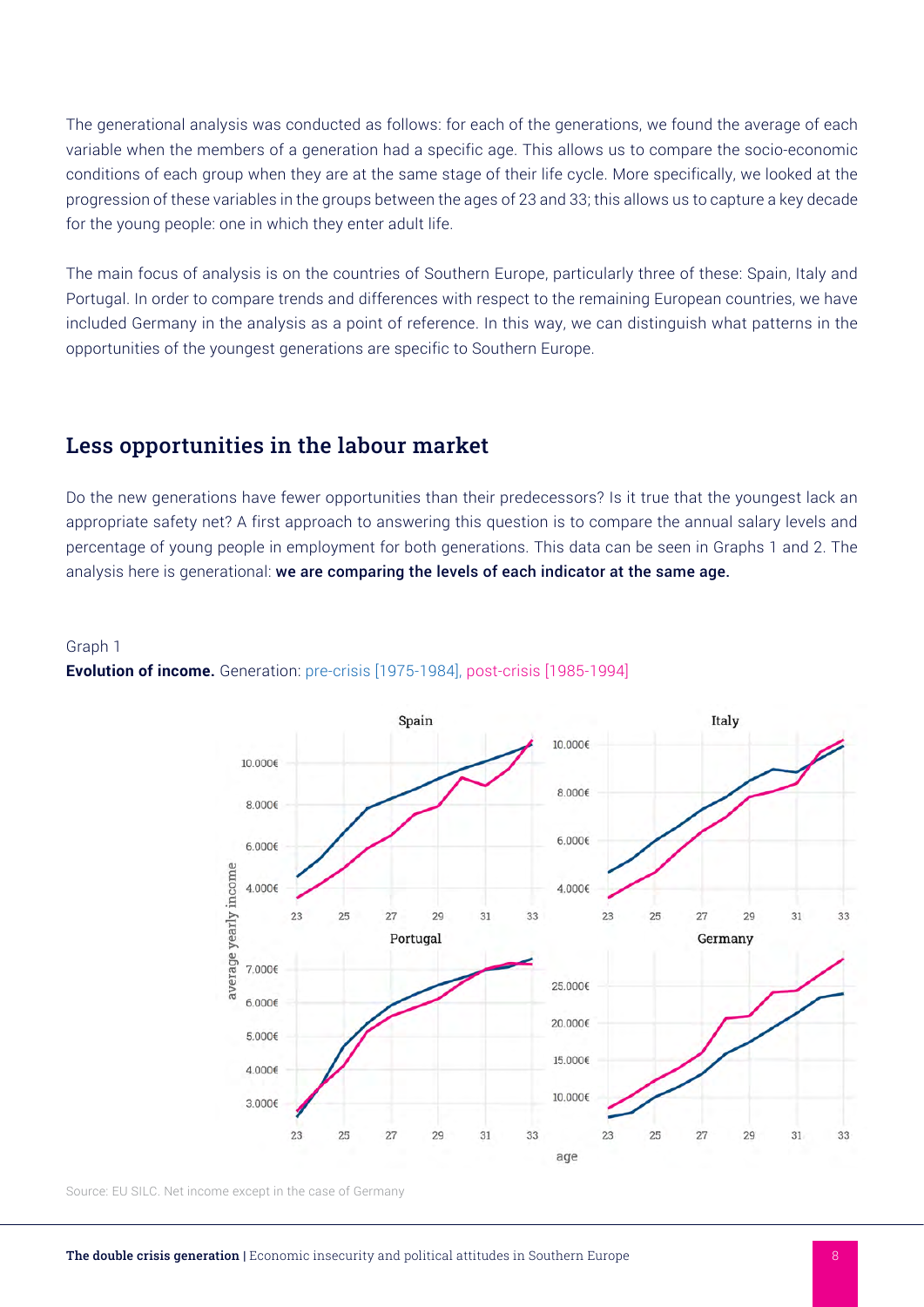Graph 1 shows the first signs of the emergence of a generation gap in Southern Europe. In Spain, Italy and Portugal, the members of the post-crisis generation, who entered the labour market during the Great Recession, began their working lives with less income than their predecessors in the pre-crisis generation at the same age. For the post-crisis generation, this pattern continues throughout their twenties, and during this period their average annual income is less than that of the pre-crisis generation. Although the difference is slightly smaller in Portugal, this dynamic is consistent across the three countries, and the gap does not begin to close until the young people reach their thirties (which is when the pre-crisis generation began to feel the effects of the economic crisis).

However, this incipient gap between generations is not observed in the case of Germany, where the post-crisis generation's income exceeds that of the pre-crisis generation at the same age, and the lines on the graph never cross. This suggests that the incipient opportunity gap between generations is specific to countries in the south, where the economic crisis will have had a more pronounced effect on the post-crisis generation.

#### Graph 2

#### **Evolution of the percentage of young people in employment**

Generation pre-crisis [1975-1984], post-crisis [1985-1994]



Source: EU SILC

Employment levels among young people show another facet of the same story. In Germany, both generations show very similar levels of employment over the same age range, with a slightly higher level of employment among the post-crisis generation. In Southern Europe, however, employment rates are markedly lower for the post-crisis generation compared with the pre-crisis generation, and they do not begin to recover until the post-crisis generation turns thirty, as in the case of annual income.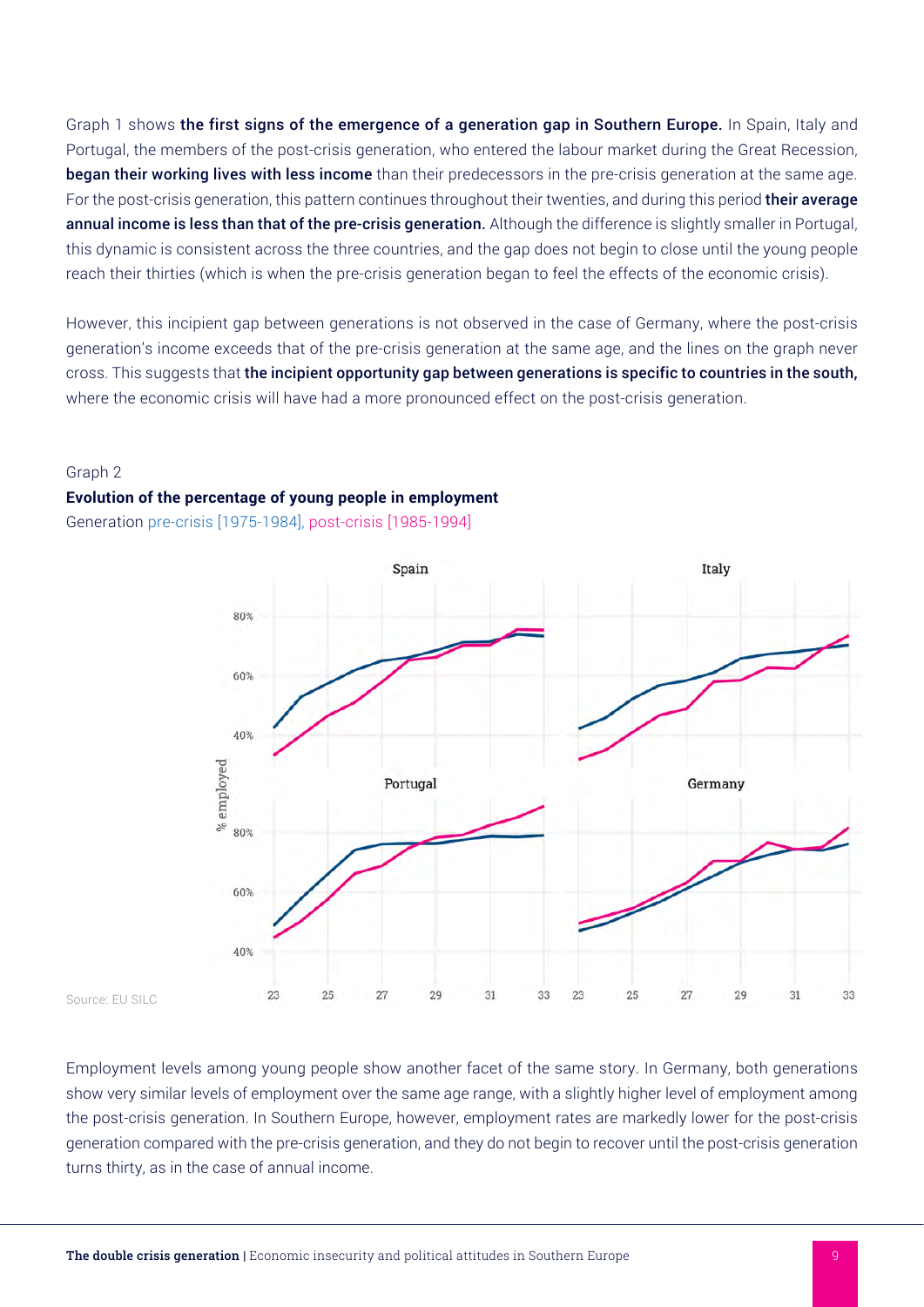Both the income and employment level data show that in all three Southern European countries these indicators gradually recover when members of the post-crisis generation reach the age of thirty. However, this recovery does not mean that the opportunities have evened out, for the "time lost" by the young people during their first ten years in the labour market may particularly hamper the development of their life projects.

This "lost time" is represented in Graph 3, which shows the *capacity to accumulate wealth* of each generation, charting the accumulated sum of average annual income of each generation over time. Thus, the ends of the lines, when the individuals are aged 33, show the maximum accumulated income that the average person of each generation could have at that age.

#### Graph 3



**Capacity to accumulate wealth.** Generation: pre-crisis [1975-1984], post-crisis [1985-1994] The y-axis represents accumulated income for this age and generation

Source: EU SILC. Net income except in the case of Germany

Once again, a north-south pattern may be observed. In Germany, the post-crisis generation has a greater capacity to accumulate wealth than its predecessor, implying that the living conditions have improved with respect to the previous generation. But this is not the case for any of the southern countries. In Spain, Italy and Portugal, the young people of the post-crisis generation have a lower capacity to accumulate wealth than their predecessors.

These data illustrate how the convergence in levels of income and employment shown by Graphs 1 and 2 does not necessarily imply that the post-crisis generation has reached the level of its predecessor in material terms: this is borne out by the generation gap in terms of the capacity to accumulate wealth.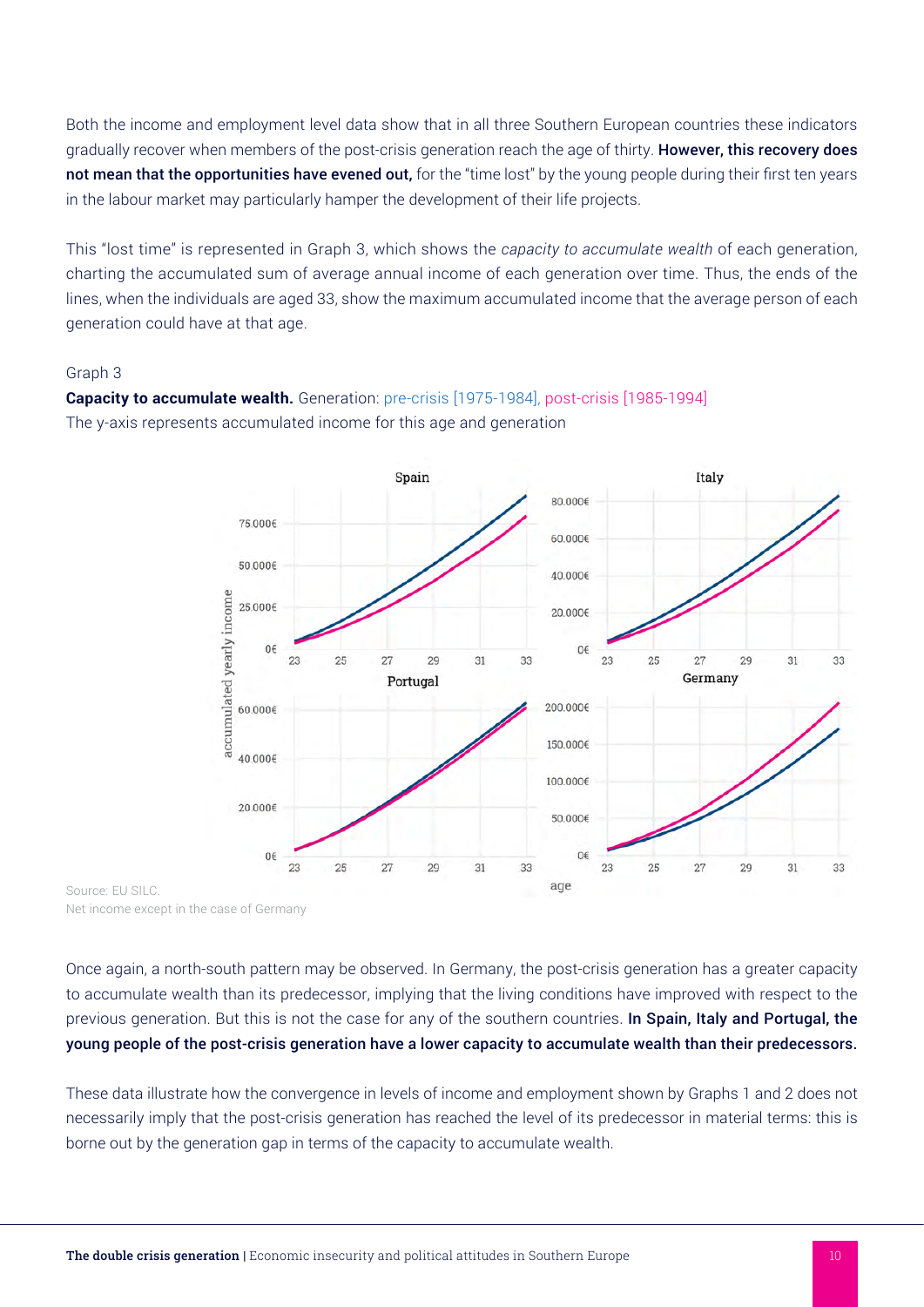## From employment opportunities to the construction of a life project

The aforementioned data show how, in Southern Europe, in comparison with their predecessors, young people belonging to the post-crisis generation had to cope with less favourable conditions when they entered adult life and the labour market. And although income and employment levels begin to recover when these young people turn thirty, this lost time can affect the construction of life projects, postponing the possibility of taking decisions such as leaving the parental home, buying somewhere to live or starting a family.

Graph 4 shows the percentage of young people who no longer live with their parents, broken down according to level of education. The first thing that stands out is a clear north-south pattern with respect to the level of education: whereas in Germany levels of emancipation are higher for young people with higher education qualifications, in the south it is the young people without these qualification who leave home earlier.

#### Graph 4

**Evolution of the percentage of emancipated young people.** Generation & education attainment: pre-crisis [1975-1984] without o with tertiary educations, post-crisis [1985-1994] without o with tertiary education



Source: EU SILC

From a generational perspective, in Southern Europe barely any variation can be observed in the case of young people with higher education qualifications, but differences can be seen in the case of those without such qualifications. Thus, with regard to emancipation, a generation gap opens up among those without higher education qualifications, insofar as young people of the post-crisis generation leave their parents' home later than their predecessors, a clear example of life projects being postponed.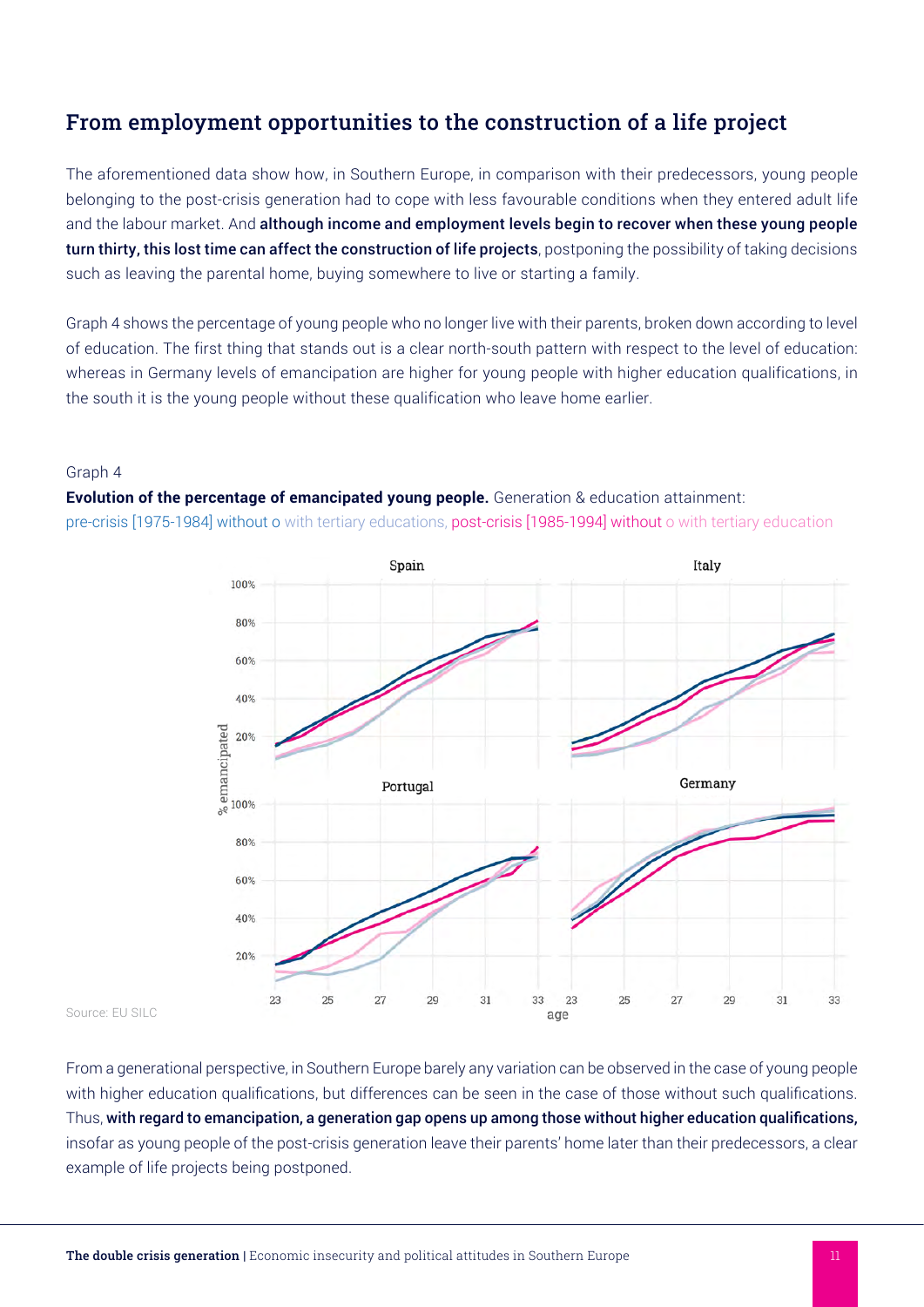A deteriorating position in the labour market, together with delaying the moment to leave the parental home, can have a significant impact on the decision to start a family, this being a decision that many young people take during this tenyear period of their lives. Graph 5 shows the average percentage of emancipated young people who live with minors (those who live with their parents have been excluded from the analysis in order to avoid confusion regarding kinship).

#### Graph 5

#### **% of population with children.** Generation & education attainment:

pre-crisis [1975-1984] without o with tertiary educations, post-crisis [1985-1994] without o with tertiary education



#### Source: EU SILC

This indicator shows a generalised decrease in fertility in all the countries in the sample. In seeking an explanation for this, the decision to have children does not depend solely on the level of income or employment; there are other factors such as the postponement of maternity by women who want to give priority to their careers, or the availability and accessibility of policies for balancing work and family life in each country. In this respect, fertility levels among those who have left home are lower in countries in the south.

It is also of note that whereas the decline in fertility levels in Germany is generational (the post-crisis generation shows lower levels than the pre-crisis generation, independently of the level of education), in Southern Europe the patterns are more closely linked with the level of education: young people with and without higher education qualifications show parallel trends. In this respect, the most notable case is Spain, where the percentage of young people who have left home and have children barely reaches 20% in the case of the post-crisis generation with higher education qualifications, twenty percentage points less than the remaining groups.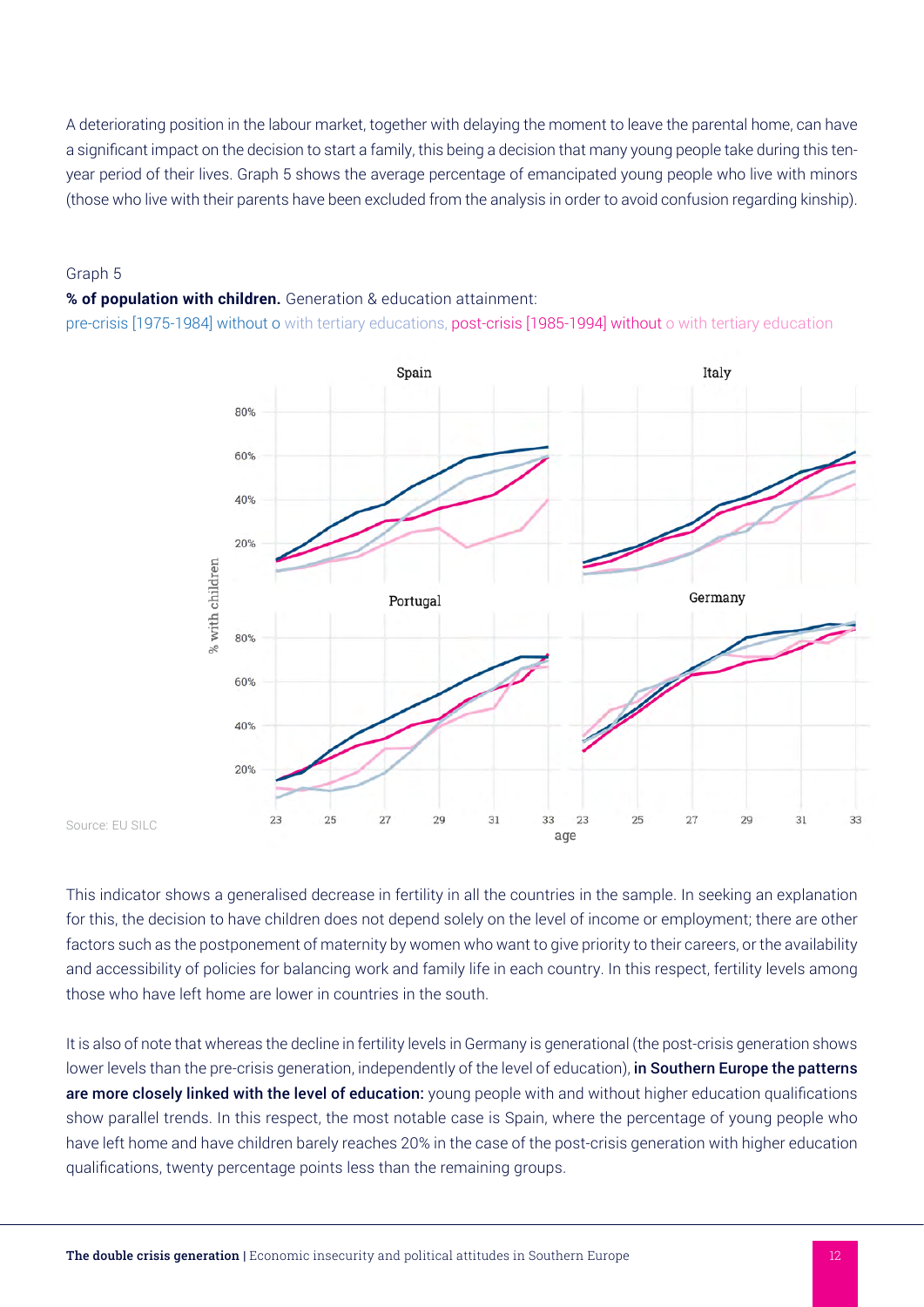## A pessimistic perception of opportunities

Material conditions acquire their true social and political dimension when they are reflected in the perceptions of the people who experience them. This interaction between perception and reality often shows fundamental variations: sometimes the perspective is more pessimistic, more optimistic or it presents certain difficulties with respect to the numbers observed with a detached analysis like the one we conducted in the previous section.

In order to trace the contours of this interaction, we have looked to the data of the European Social Survey (ESS), the benchmark source for analysis of public opinion in Europe. In its ninth edition (the most recent to date, with fieldwork undertaken between 2018 and 2019), the ESS included a new battery of questions about opportunities as perceived by the citizens of each country. The main questions are on the subject of education, work and salaries. The survey requests the degree of agreement with the statements "compared with other people in my country, I had a fair opportunity to attain the education I sought" or "the work I was looking for". Opinions are gathered according to a scale that ranges from 0 (in total disagreement) to 10 (in complete agreement). If we convert the responses into averages for each of our four categories of analysis (pre/post-crisis generation, with/without higher education qualifications), the higher the average value for each group, the greater the perception of equality of opportunities in education and employment among that particular group.

The variations in the sample sizes of the ESS, in addition to the complexity of interpreting patterns in perception (particularly idiosyncratic) in six different societies, led us to the decision to reduce our analysis to the three countries in Southern Europe, maintaining Germany as a constant reference.

Confirming the initial caution, the evidence is indeed somewhat more mixed. It is true that the average perception of opportunities is always lower in the south than in Germany, which would be in line with the material opportunities analysed earlier. However, country by country, the first thing that stands out is the low average perception of opportunities in Italy, which is particularly sensitive to the marker of educational studies. But in Spain and Portugal, not only are the values appreciably higher, there are also less differences when consideration is taken of class and generation.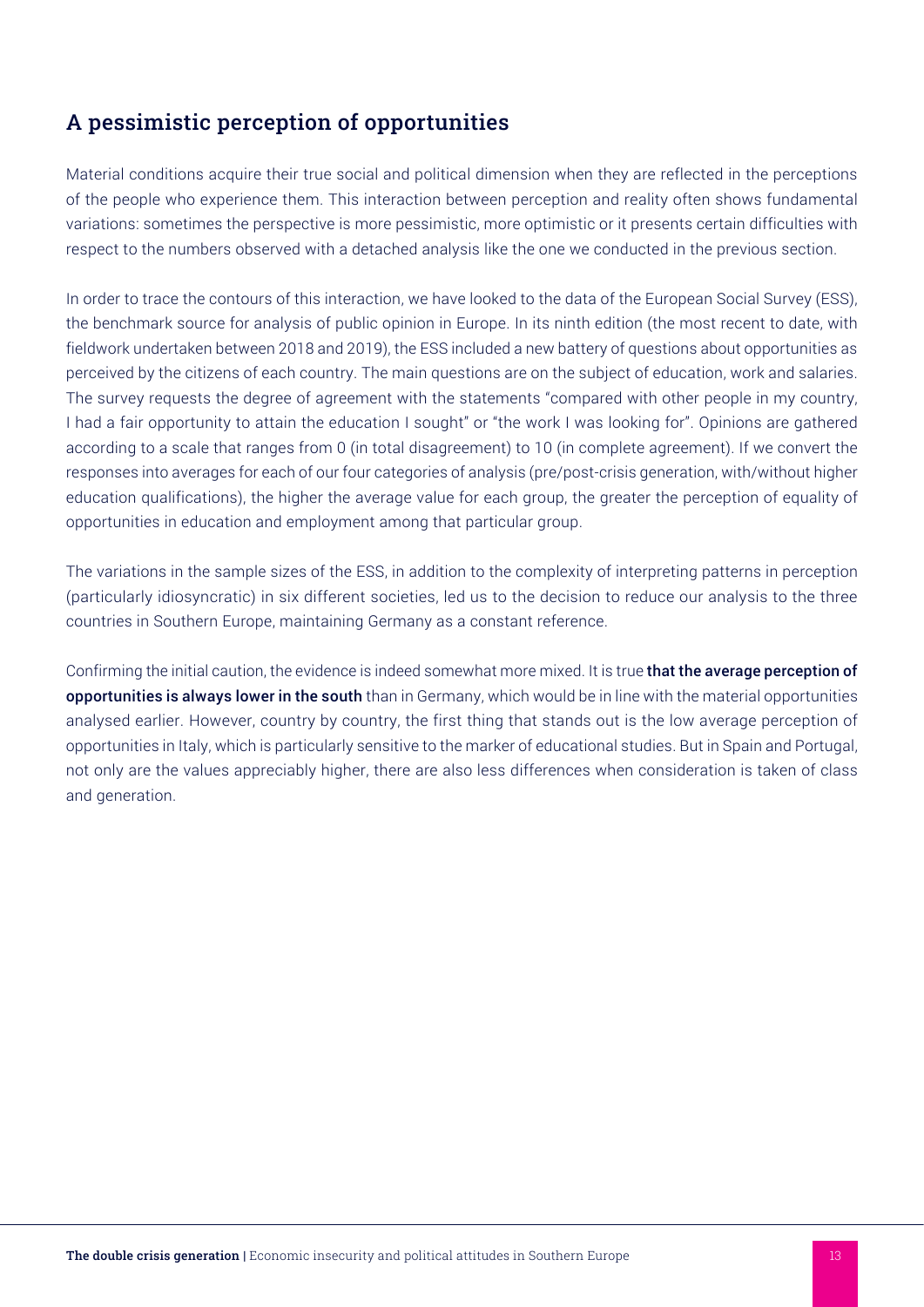#### Graph 6

**"Compared with other people in my country, I had a fair opportunity to attain the education I sought" or "the work I was looking for". 0 (in total disagreement) to 10 (in total agreement)** Generation & education attainment:

pre-crisis [1975-1984] without o with tertiary education, post-crisis [1985-1994] without o with tertiary education



Source: European Social Survey, 2018-19

There is, then, a certain difference in the perception of opportunities, but the pattern observed is far from being as clear as it was in the material conditions. Beyond the differences between Germany and Southern Europe, and the distinctively negative opinions of the post-crisis generation without higher education qualifications in Portugal, there is no clear correlation between the size of the gap measured and the extent of the injustice perceived, either in the questions about salaries, or in those about opportunities. This is an important and significant finding in itself, which provides evidence to support an idea present in the arguments about the reconfiguration of the political divisions in Europe after the Great Recession: these divisions only align to a certain extent with the absolute differences in opportunities, there being an intermediate layer of perception that mediates between the baseline conditions and their political activation.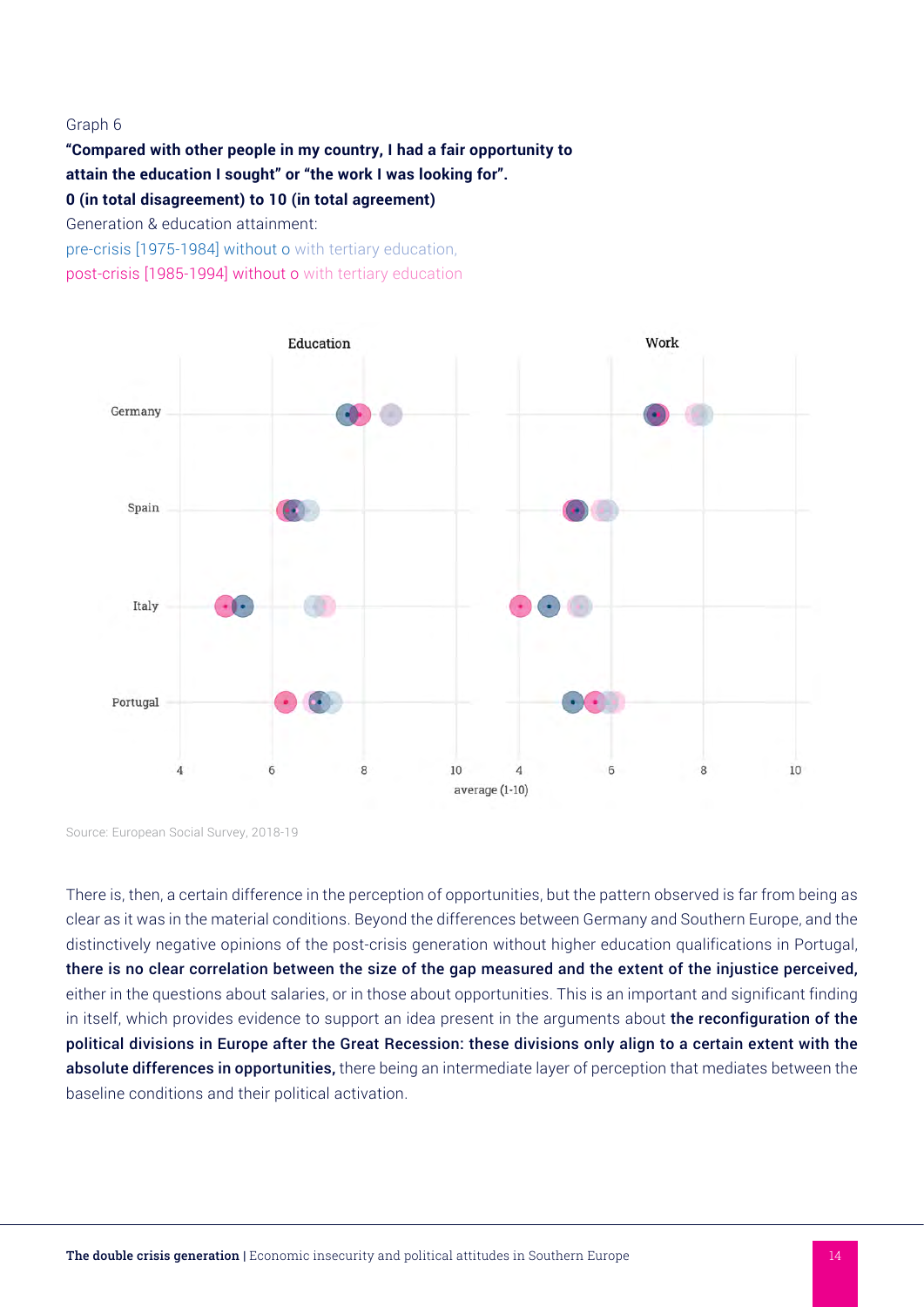## 3. The breakdown of the contract

#### What do the data tell us about political attitudes?

- The perception of a lack of equal opportunity, dissatisfaction with democracy and the preferences for a greater redistribution of wealth are all more keenly felt in the countries of Southern Europe than in the benchmark country for Central Europe (Germany).
- These trajectories highlight the difference between absorbing the tensions of the opportunity gap without this leading to a particularly severe breakdown for the country's institutional system (Portugal), doing so after an erosion of the institutions that has been in progress for decades (Italy), or the opening up of the gap representing the first serious questioning of the basic constitutional consensus since its creation (Spain).

The collapse of the bridge of opportunities, which was never particularly robust or fair in Spain, Italy or Portugal, has coincided with a growing questioning of the political equilibrium that made it possible. This questioning has frequently taken the form of amendments to the whole, structured around political strategies of a populist nature, understanding the term as aggregations of demands that were claimed to represent a majority, or at least a growing number of people, due to the inclusion of population segments which, in theory, were being left aside.

However, the parallelism between who ends up outside the system and *who thinks (or votes) as if they were outside the system* is less obvious than what the general picture of the previous paragraph might suggest. Just as the perception of opportunities does not fit like a glove into the material reality of life paths, political attitudes show a gap with respect to this point of reference that proves to be informative in its details.

It is fundamental to start from a comparative framework of reference to interpret how these changes have occurred in each of the Southern European countries:

In Italy, the party system prior to the Great Recession collapsed in the first half of the previous decade. The old social democracy mutated into a 'third way' centrist social liberal party with Matteo Renzi as a reference and internal struggles as a determining factor, and both the PD and the classic right – the heir of Berlusconi – were overcome by two animals of a purely populist temperament: the Lega as a prototype of the far right that seeks to combine a nativist discourse with arguments of a material order, in which the supposed loss of national autonomy is blamed for the economic decline of the Italians (of any Italian); and the 5 Star Movement, which also underlines sovereignty as a mechanism for the recovery of lost opportunities, but adds, perhaps, a greater generational emphasis.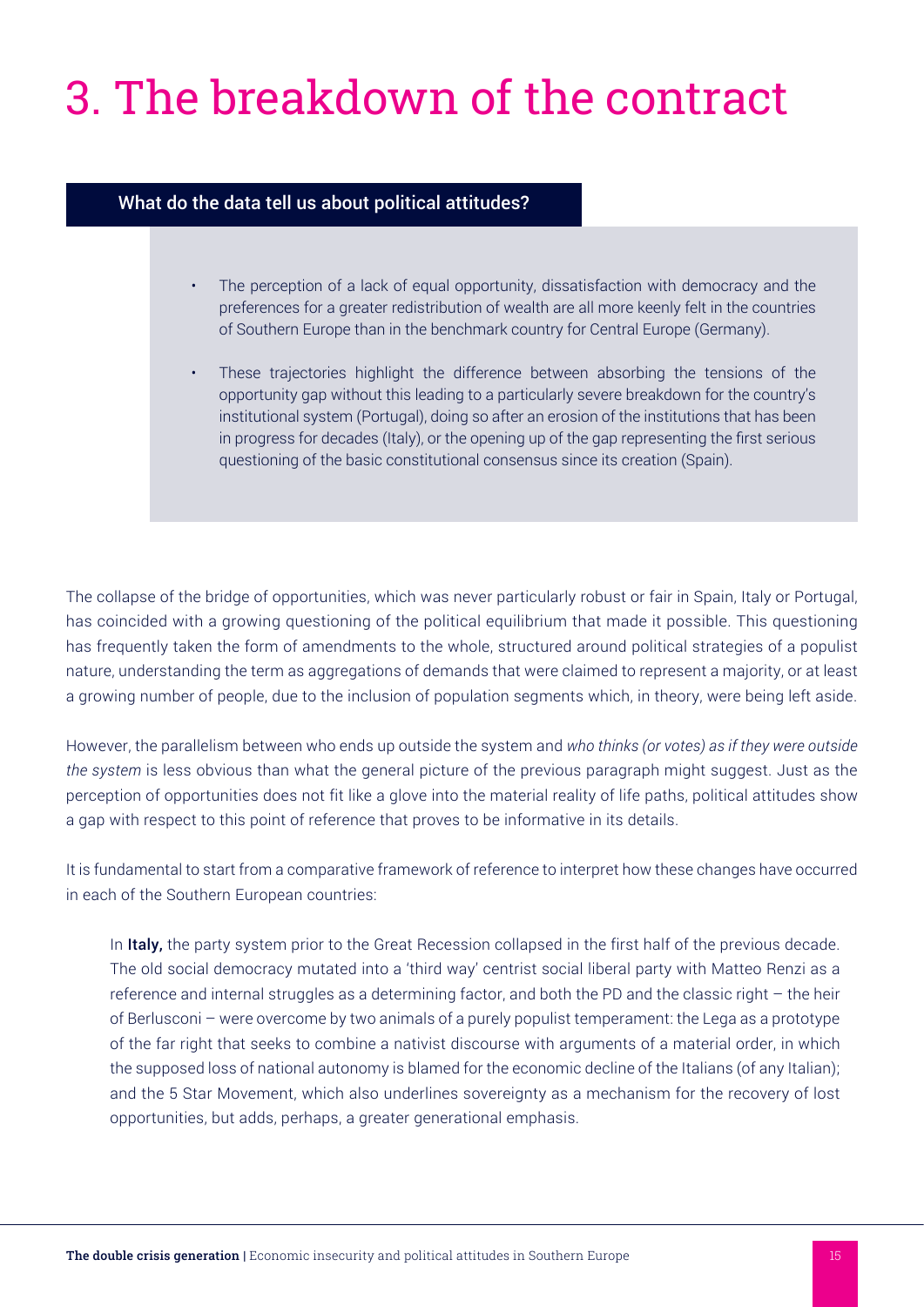In Spain, the change in political dynamics more closely resembles a gradual fragmentation of positions. The generational division is even more evident than in Italy, with a renewal of the focal points that occurred after a movement that was leaderless (the 15M, in 2011), but clearly dominated by the postcrisis generation, particularly in its segments without higher education qualifications. The anti-institutional component of the socialisation of the new generations was much more important here than in Italy (where the breakdown of trust in institutions had already occurred in the early 1990s, with the undermining of the post-war democratic system). From this embryo, two clearly generational parties were born, one from the far left which feels it is the direct heir of the 15M movement (Podemos), and another in the centre of the political spectrum (Ciudadanos). Both proceeded to launch discourses about the lack of opportunities, albeit in clearly different tones, and with very different strategies and recipes. Shortly afterwards, the far right would set up its own platform, initially with cultural identitarian traits, but then it would gradually take on concepts similar to those of the Lega and the French Front National, as it realised that nativist logic also functioned on a material level.

Nothing of the aforementioned occurs in **Portugal**, where there is no sign of the emergence of new parties or the familiar earthquake in political attitudes that usually accompanies these.

These trajectories are the essential filter in order to make sense of the data we offer hereunder: these data clearly show the difference between absorbing the tensions of the opportunity gap without this leading to a particularly severe breakdown for the country's institutional system (Portugal), doing so in a repeated iteration of an erosion of the institutions that has been in progress for decades (Italy), or the opening up of the gap representing the first serious questioning of the basic constitutional consensus since its creation (Spain).

## Greater wishes for redistribution

Preferences for redistribution policies are a good public opinion synthesis of attitudes with regard to material issues. The ESS compiles these through a question on the respondents' position regarding the need (or not) for the state to have an impact on the redistribution of income. As was to be expected with the previous results (both on the socio-economic front and in perception), on average, **southern countries have a more pronounced preference** for redistribution than Germany. Although all of them reflect a stance in favour of redistribution (honouring the European tradition), Portugal's position is decidedly different. This country also shows the greatest variance between groups.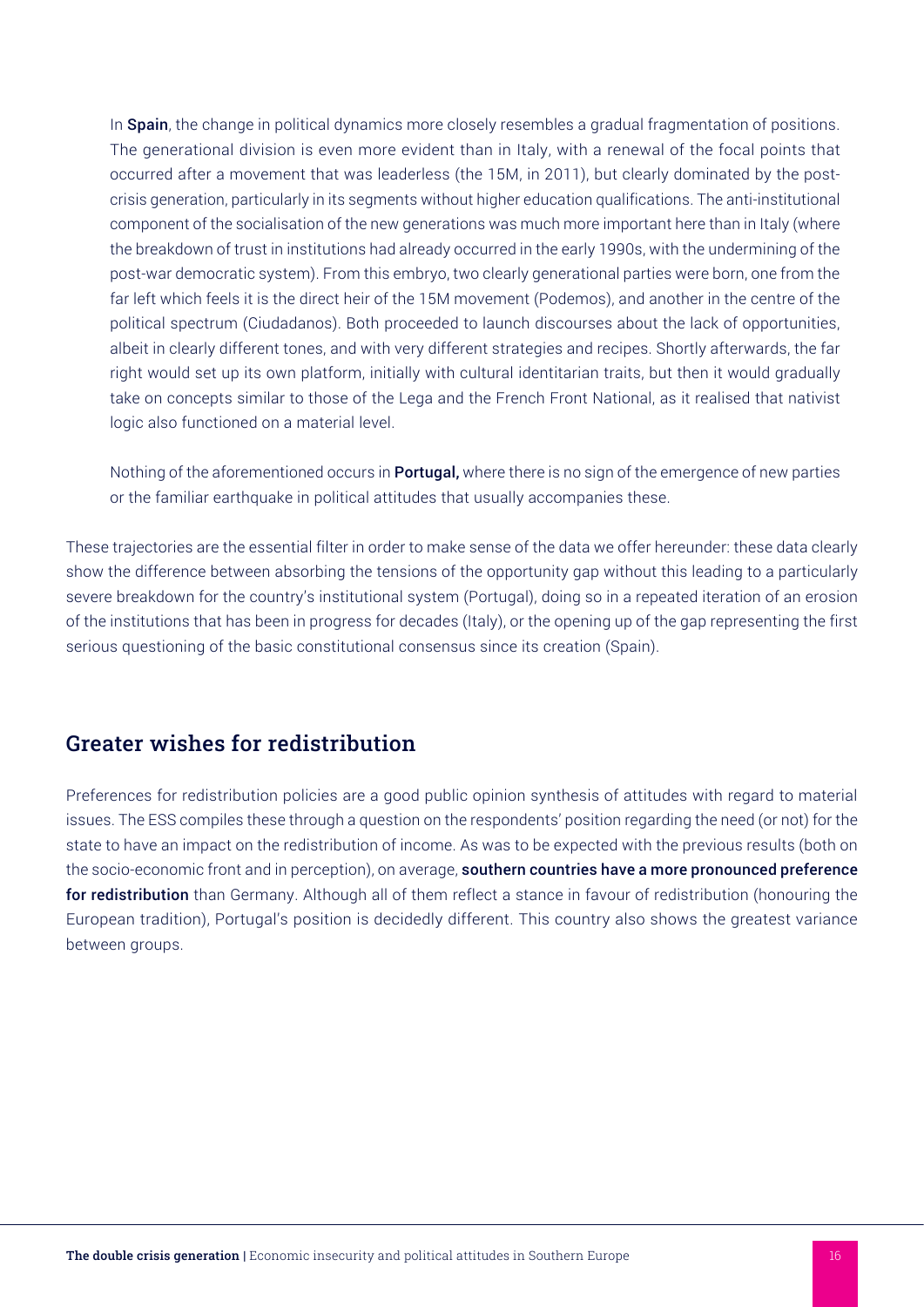#### Graph 7

#### **The State must redistribute income. - 1 (strongly agree) to 5 (strongly disagree)**

Generation & education attainment:

pre-crisis [1975-1984] without o with tertiary education, post-crisis [1985-1994] without o with tertiary education



Source: European Social Survey, 2018-19

The pre-crisis generation without higher education qualifications is the segment with the strongest redistribution preferences in Portugal; in Spain, it is the pre-crisis generation with higher education qualifications, a group that is particularly distanced from the others; it is in Italy where the opportunity gap appears to show a clearer shift towards demands for redistribution, but the distances between groups are, at all events, much smaller.

One way of interpreting these data is that the ideological conflict with a material basis is deeper seated in Portugal (and revolves around axes of class, particularly in generations before Generation Y), something that fits in well with both the gap identified between levels of education in the EU-SILC data and the competitive logic among different ideological blocks that continues to leaves its mark on political dynamics in Portugal, within the pluralist framework established in the last quarter of the 20th century. In Italy, however, the pronounced compression of positions indicates that the driving force of the material disputes in the political arena follows a logic different from traditional logic, as actually occurs; these disputes are strongly coordinated around the idea of sovereignty. Spain would be more or less between the two extremes.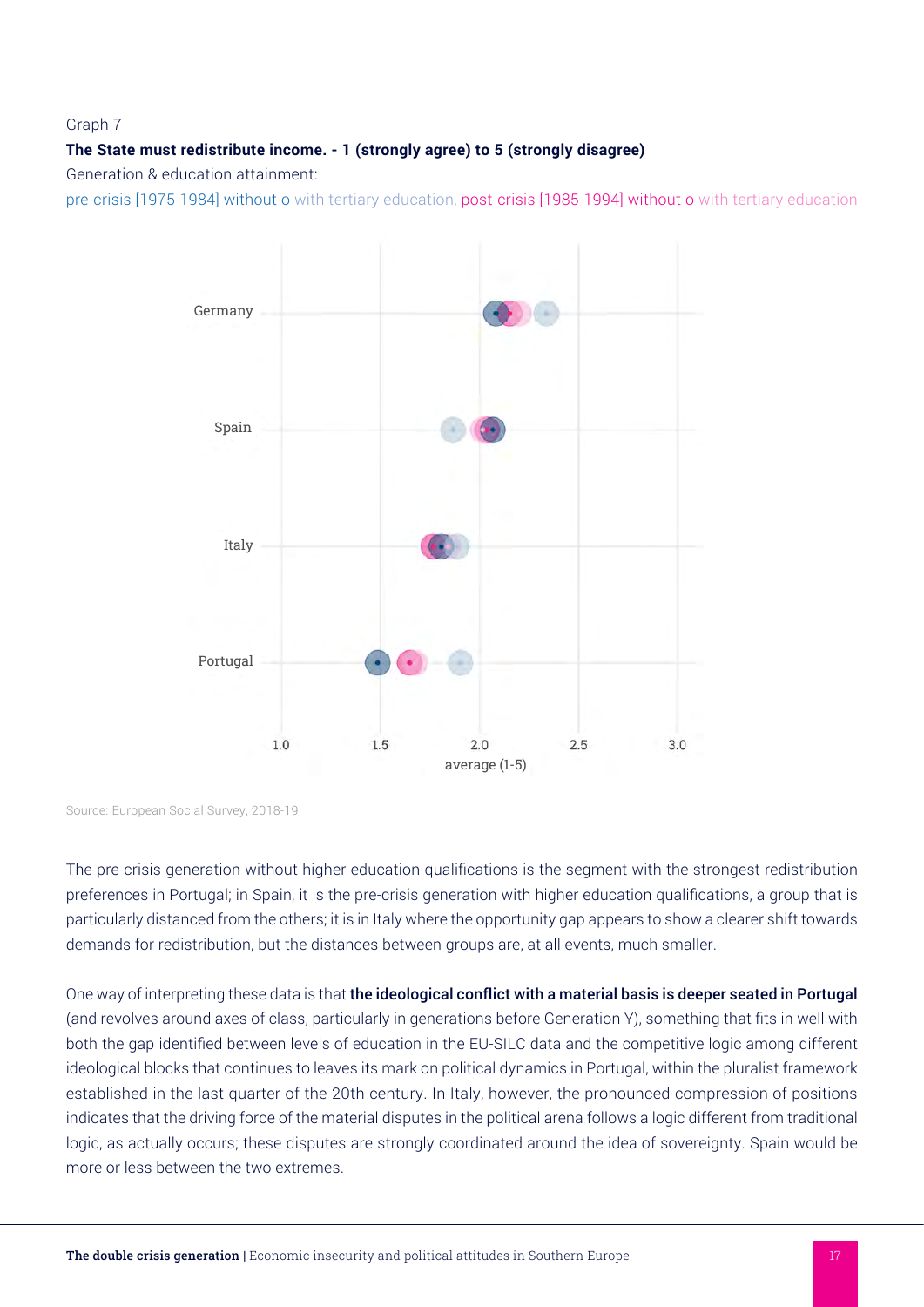In short, it would appear that the positions on the redistribution axis are determined to a great extent by factors characteristic of each country. To verify this, we looked at the variation in this question between the second edition of the ESS (with field work completed in 2004, in years of economic prosperity before the current gap became larger) and the latest wave. In Germany, there is a pattern strongly influenced by socio-economic factors: age is not important, but education is. Nevertheless, the gap has deepened among those who would, in theory, need less of these redistribution tools. In other words, it is the people with higher education qualifications that have moved. In none of the three countries in Southern Europe is the evolution in redistribution preferences tied to the dimension of class in exactly the same way as Germany, but the evolution in Italy shows certain similarities. Indeed, these are the young people belonging to the post-crisis generation, and so the existence of a generational pattern is indicated that cannot be observed among the Spanish or the Portuguese. Yet we also find those with higher education qualifications from the previous generation. Once again, an evolution that does not fit in well with the traditional patterns of pluralism with a material basis.

#### Graph 8

**The State must redistribute income: % change in the average, 2004-2019.** Generation & education attainment: pre-crisis [1975-1984] without o with tertiary education, post-crisis [1985-1994] without o with tertiary education



Source: European Social Survey

Spain and Italy coincide here, particularly in the marked shift in average preferences towards redistribution in the case of people with higher education qualifications in the generation born between 1975 and 1984, a pattern which is not observed in Portugal. There, the increase in redistribution is a phenomenon of (1) later generations and (2) people with a lower level of education. Portugal follows the pattern that one would expect based on the socio-economic data, and perhaps this helps an understanding to be gained of why and how conflicts in the existing system have overlapped. In Spain, in contrast, and as we noted earlier, the politicisation of redistribution is limited to the pre-crisis generation with higher education qualifications.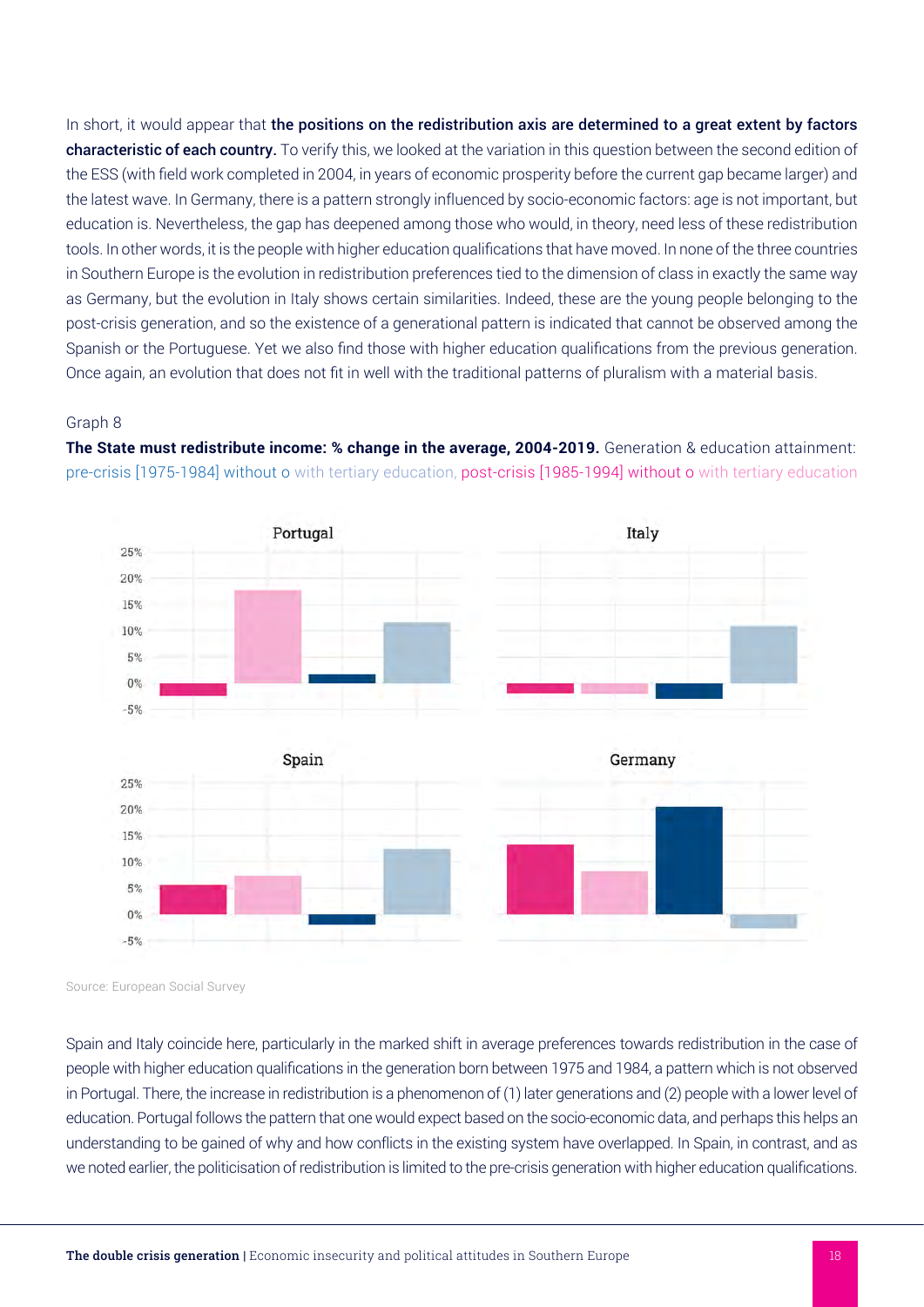## The paradox of institutional trust

The trends in systemic satisfaction complete the triple image in Southern Europe and consolidate the different framework of reference for each country. Once again, Germany shows not only higher average satisfaction than the others, but also a classic inter-class division: according to the ESS of 2018-19, it is the people with higher education qualifications regardless of which generation they belong to who have the greatest confidence in democracy in Germany. Once again, Portugal mirrors Germany in terms of the division, albeit with an average level of confidence that is appreciably higher and a certain differentiation between generations whereby those born since 1985 have less confidence. Once again, here we find the result to be expected of a dynamic closely interwoven with political rivalry. The results for Italy and Spain, on the other hand, are much less clear.

#### Graph 9

#### **Satisfaction with democracy - 0 (very dissatisfied) to 10 (very satisfied)**

Generation & education attainment:

pre-crisis [1975-1984] without o with tertiary education, post-crisis [1985-1994] without o with tertiary education



Source: European Social Survey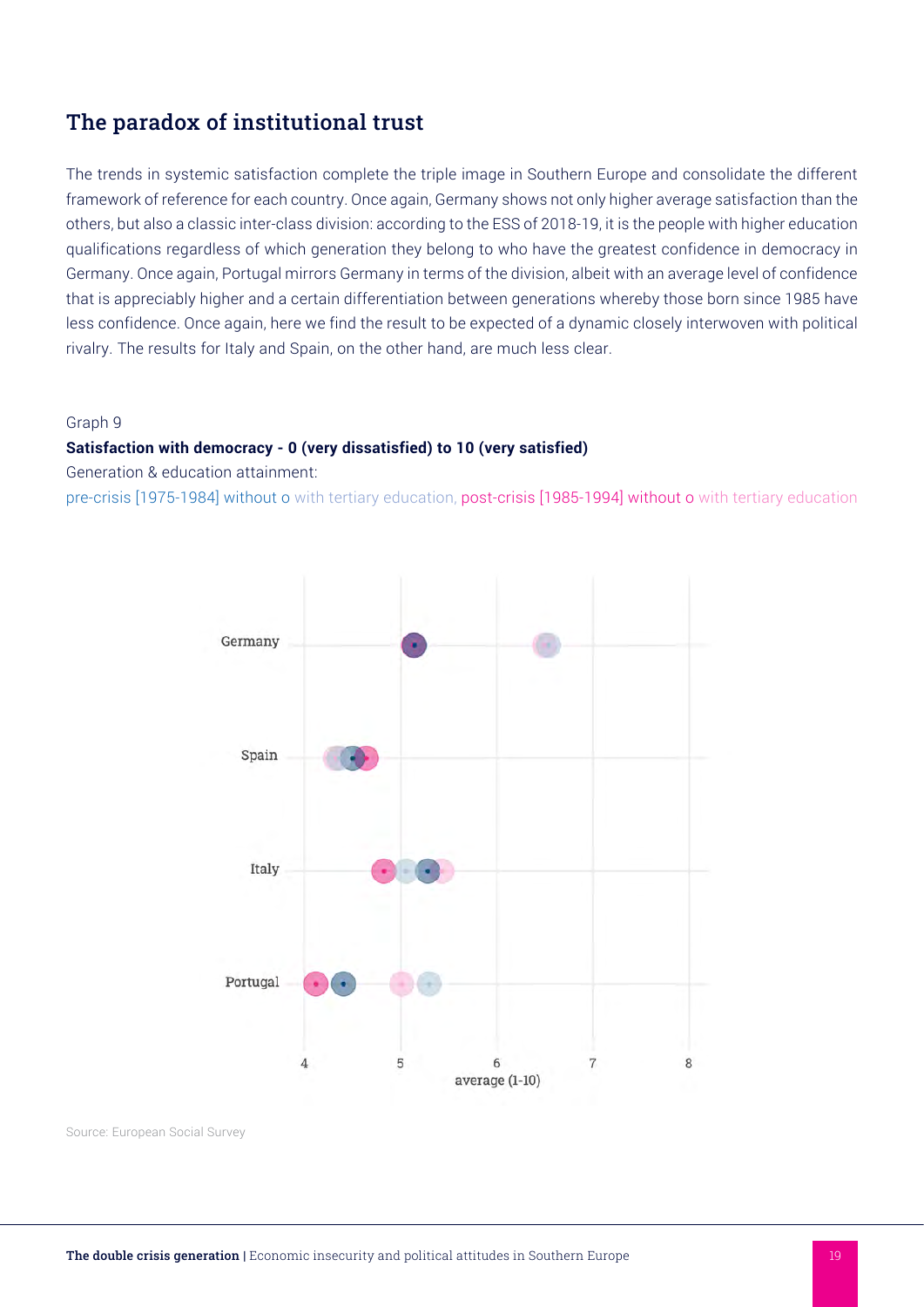In Italy, it is of note that the division between class and generation is not very obvious. The most significant result is the position of the post-crisis generation without higher education qualifications below the average satisfaction of the others, coinciding with Portugal. In Spain, however, it is those born post-1984 with higher education qualifications who occupy this position, although the differences between segments are very small, and this is perhaps the central finding: the transversal nature of the relatively low level of trust in democracy in Spain, a natural correlation to the institutional crisis which began in 2011.

Where a more consistent pattern among the Southern European countries may be observed is in closeness to political parties, the main dynamo for the transmission of people's demands in a pluralist democracy. The gap in closeness according to education is particularly large in the three countries. In Spain and Portugal, the lack of attachment is particularly notable among the members of the post-crisis generation without higher education qualifications, while those in this same age segment who did pursue a higher education show identical affinities to their generational predecessors.

#### Graph 10

#### **Feels close to a party (%)**

#### Generation & education attainment:

pre-crisis [1975-1984] without o with tertiary education, post-crisis [1985-1994] without o with tertiary education



Source: European Social Survey, 2018-19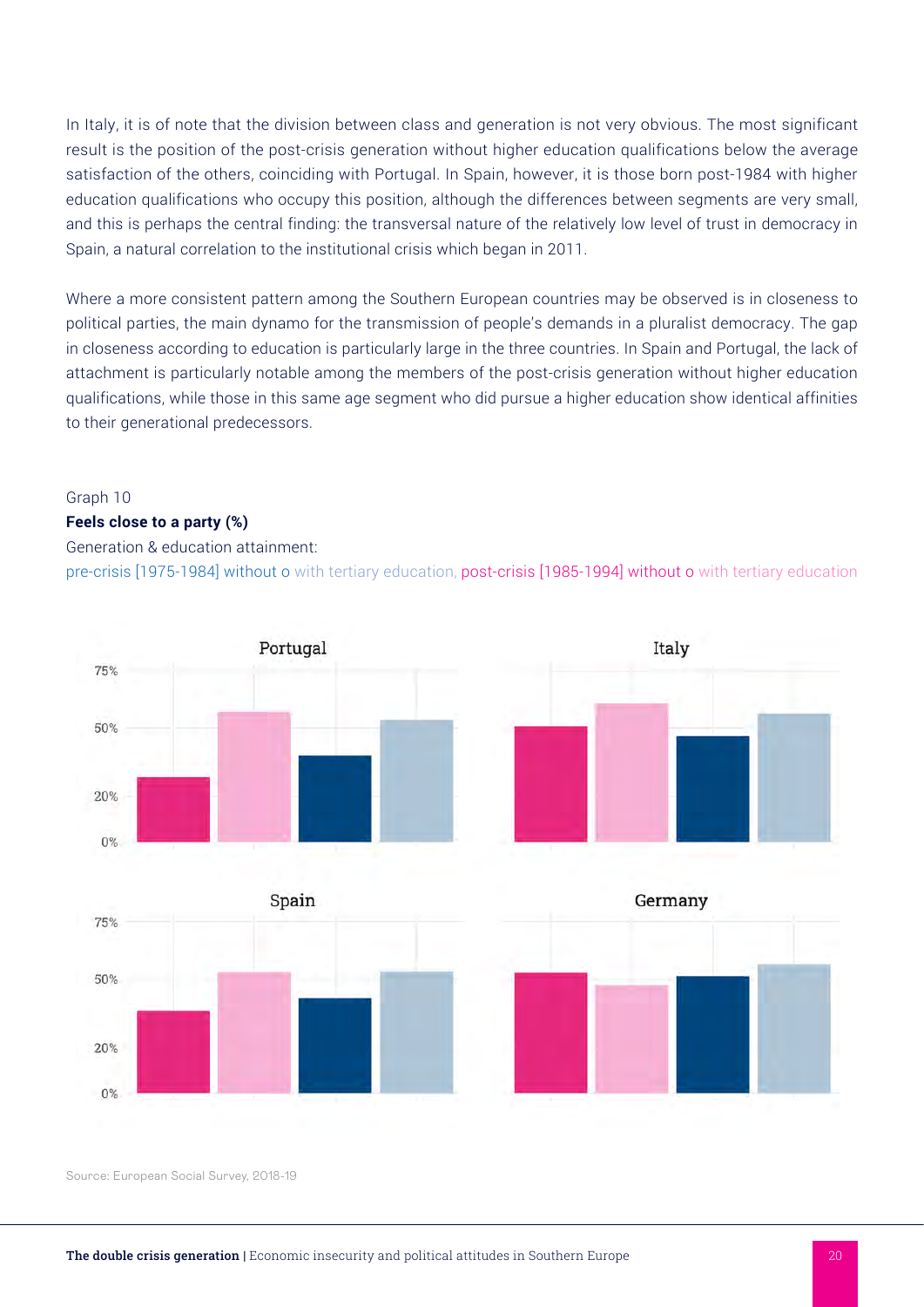In these two countries, then, we could put forward the hypothesis that the new demands produced by the growing socio-economic gaps were not covered either by the old parties or the emerging formations. In Italy, however, the drifting of the party system would appear to have connected with the new generations, including the most underprivileged, partly explaining the marginally better result for satisfaction with the system than we observed in the previous section. This opens the door to a tough paradox, one that is difficult to resolve, or rather a warning: in places where a plurality of populist parties are making headway to the point of dominating electoral competition, satisfaction with democracy is increasing (in generic terms), despite the fact that its institutions are being questioned in the long term.

The way this transfers to votes clearly represents the different forms of this paradox. In Italy, the new populism of the 5 Star Movement appeals particularly strongly to the new generations, without leaving those of the post-crisis generation without higher education qualifications behind. In contrast, in Spain, the new populist movements on the left (Podemos and its circle) are especially attractive for people with higher education qualifications.

#### Graph 11

**Vote given in the last national election for a party... (%).** Generation & education attainment: pre-crisis [1975-1984] without o with tertiary education, post-crisis [1985-1994] without o with tertiary education



Source: European Social Survey, 2018-19

On the right, VOX is a project with clear appeal for people without higher education qualifications from the pre-crisis generation. This is also the segment that the Lega mainly attracts in Italy, although here the division is more generational than class-related.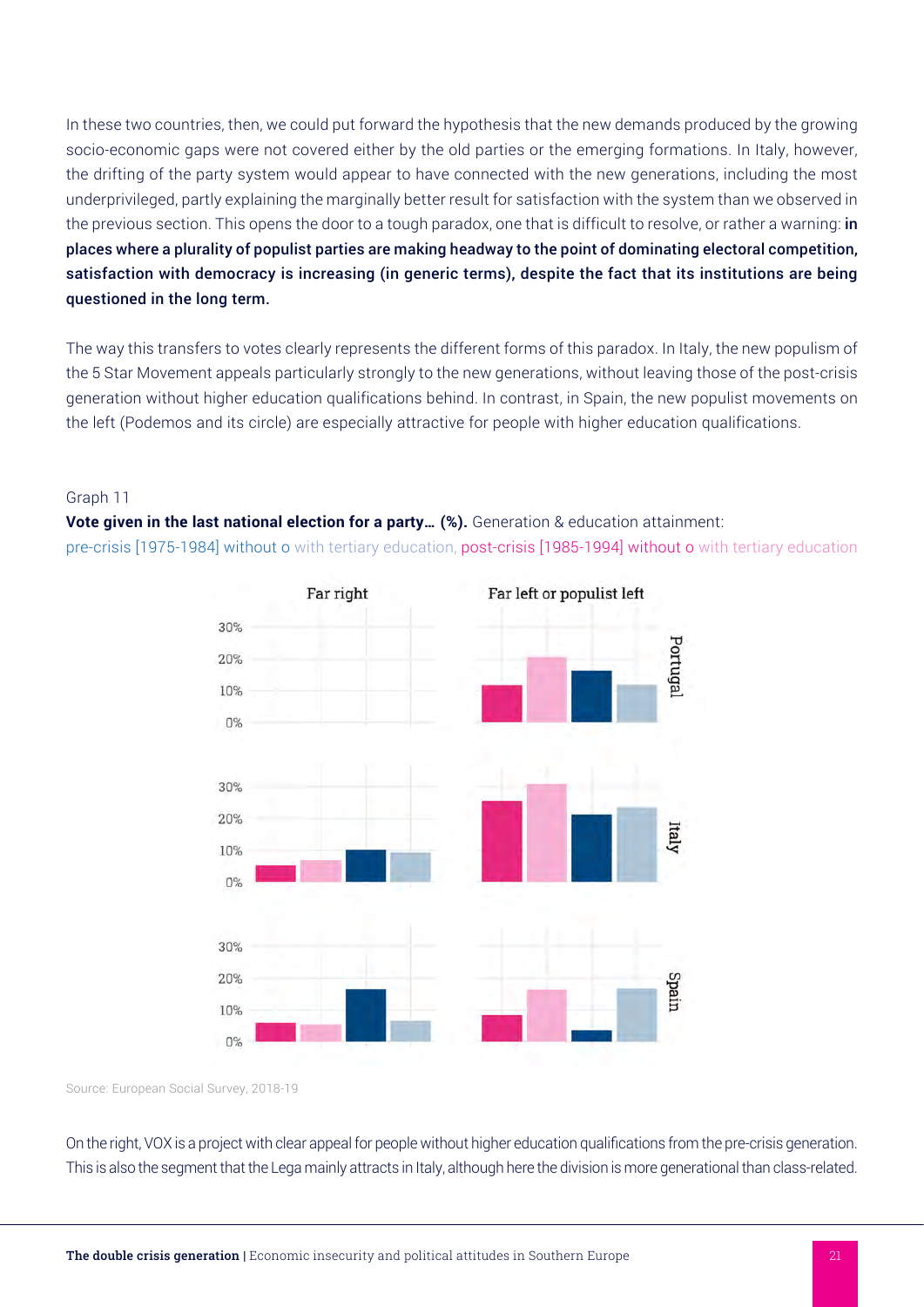## A scale of institutional deterioration

In summary, political attitudes and the degree of satisfaction with democracy of the post-crisis generation vary significantly among countries in the south. The pattern of the degradation is not completely clear, but a certain scale of gradual erosion can be observed. To explain this variety of attitudes then, we may consider the way in which the gap interacts with the present and inherited political and institutional context. Of the countries analysed, each one finds itself in a different situation, but the interpretation may be made that there has been a progressive deterioration of the relationship between representatives and represented:

- $\rightarrow$  Portugal absorbed the tensions created by the opportunity gap, without this leading to a major breakdown of its institutional or party system.
- $\rightarrow$  In Spain, the opening up of the gap represented the first serious questioning of the basic constitutional consensus; its application to the party system therefore remained within the left-right division, and the new political formations ended up fitting into the existing ideological blocks without consolidating the "populist moment". The process in Greece was similar.
- $\rightarrow$  In Italy, the erosion of the institutions had been in progress for decades; the crisis of 2008-2012 affected a party system that had already collapsed at the beginning of the 1990s, producing new political formations with a populist component, but within classic ideological parameters. In this new advanced phase, the new formations cannot be pinned to the classic categorisations and are closer to a populist synthesis.

It should also be added that in places where populist parties are making inroads to the point of dominating electoral competition, satisfaction with democracy is increasing, in spite of this growth being based on attacks on institutions. The central paradox is that democracy may erode by itself, if the dominant parties do not take stock of demands and needs and respond to the perceptions of their voters, and particularly of the new segments that are joining the decision-making process. In this respect, given that the crisis caused by the pandemic may further increase the gaps faced by the post-crisis generation, it may also push countries into a more advanced stage of institutional erosion.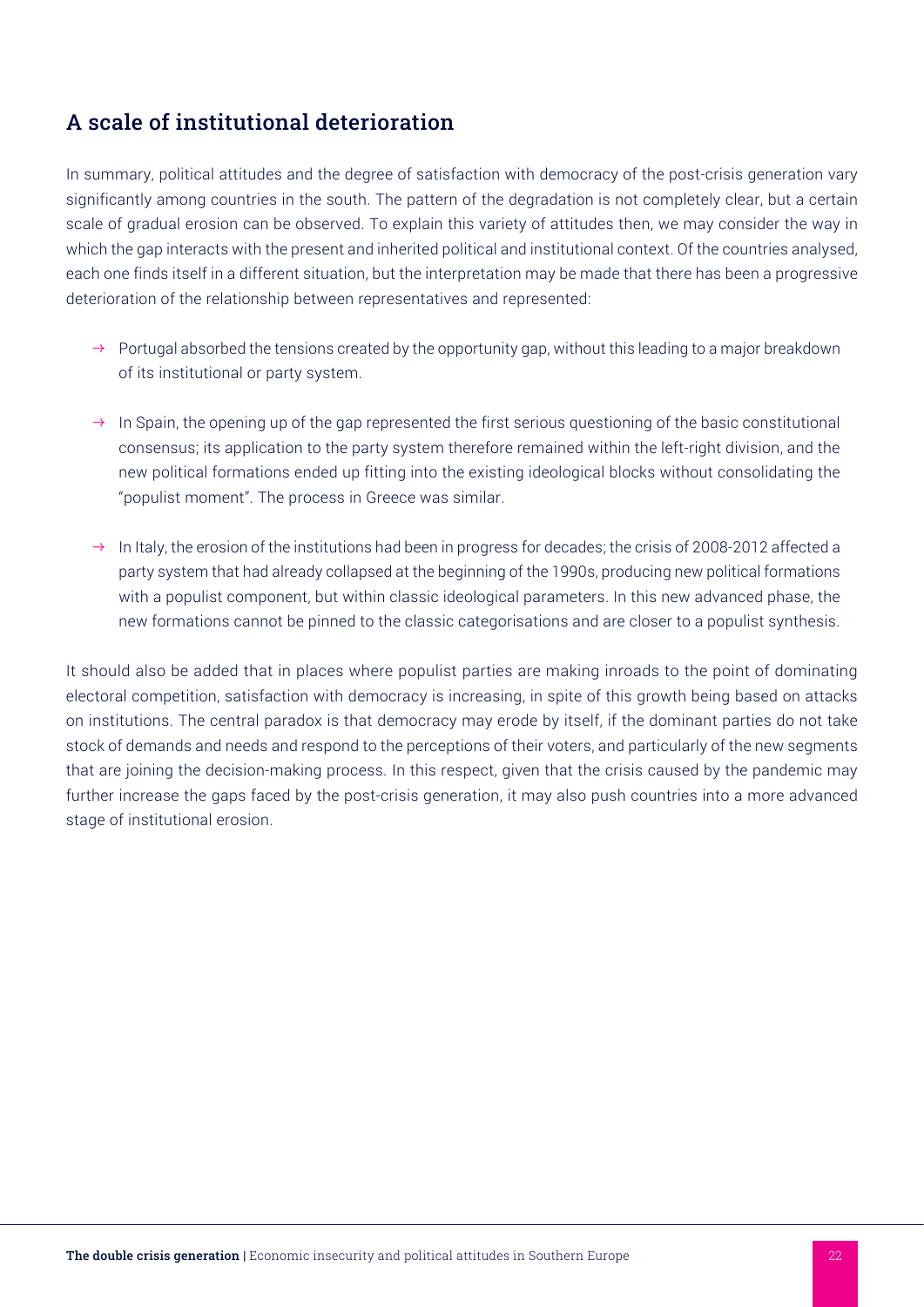## 4. The new crisis: possible scenarios

After a decade in which Southern European countries have had to cope with the effects of the Great Recession, in the present context we find ourselves facing an emergency due to a new crisis: the crisis of the pandemic. In this new situation of economic instability, there is a possibility that the post-crisis generation, who were born between 1985 and 1995, and whose life projects were put on hold following the crisis of 2008, will not be able to see their plans for the future materialise. Hereunder, we will look at data from the most recent Active Population Survey published in Spain to evaluate to what extent the gaps that have been described might recur and widen in the new crisis. In doing so, our aim is to underline the need to consider the possible scenarios to which the new recession could lead us. One is a virtuous scenario, with reforms and reconstruction of the social bridge in the south of Europe, taking up the process that was barely explored and then abandoned after the previous crisis. Another is entropic, in which the lack of reforms prevents the post-crisis generation from recovering the time lost in the last decade.

## The gap grows during the pandemic

By analysing data from the Active Population Survey of the second quarter of 2020 (the period between April and June, the months in which the pandemic has had the greatest impact to date) and comparing these with the same period of 2019, we may observe how the socio-economic gaps visible in section 2 are getting bigger as a result of the new crisis. Graph 12 shows the difference between the percentage of people in employment (those who say they have done paid work in the previous week) in the second quarter of 2020 and in the corresponding period of the previous year. The data refer to the generations in our analysis, broken down according to level of education, and the rest of the active population.

#### Graph 12

**Difference in % of people in employment between the 2nd quarter of 2019 and 2020.**  Generation & education attainment: pre-crisis [1975-1984] without o with tertiary education, post-crisis [1985-1994] without o with tertiary education



Source: Encuesta de Población Activa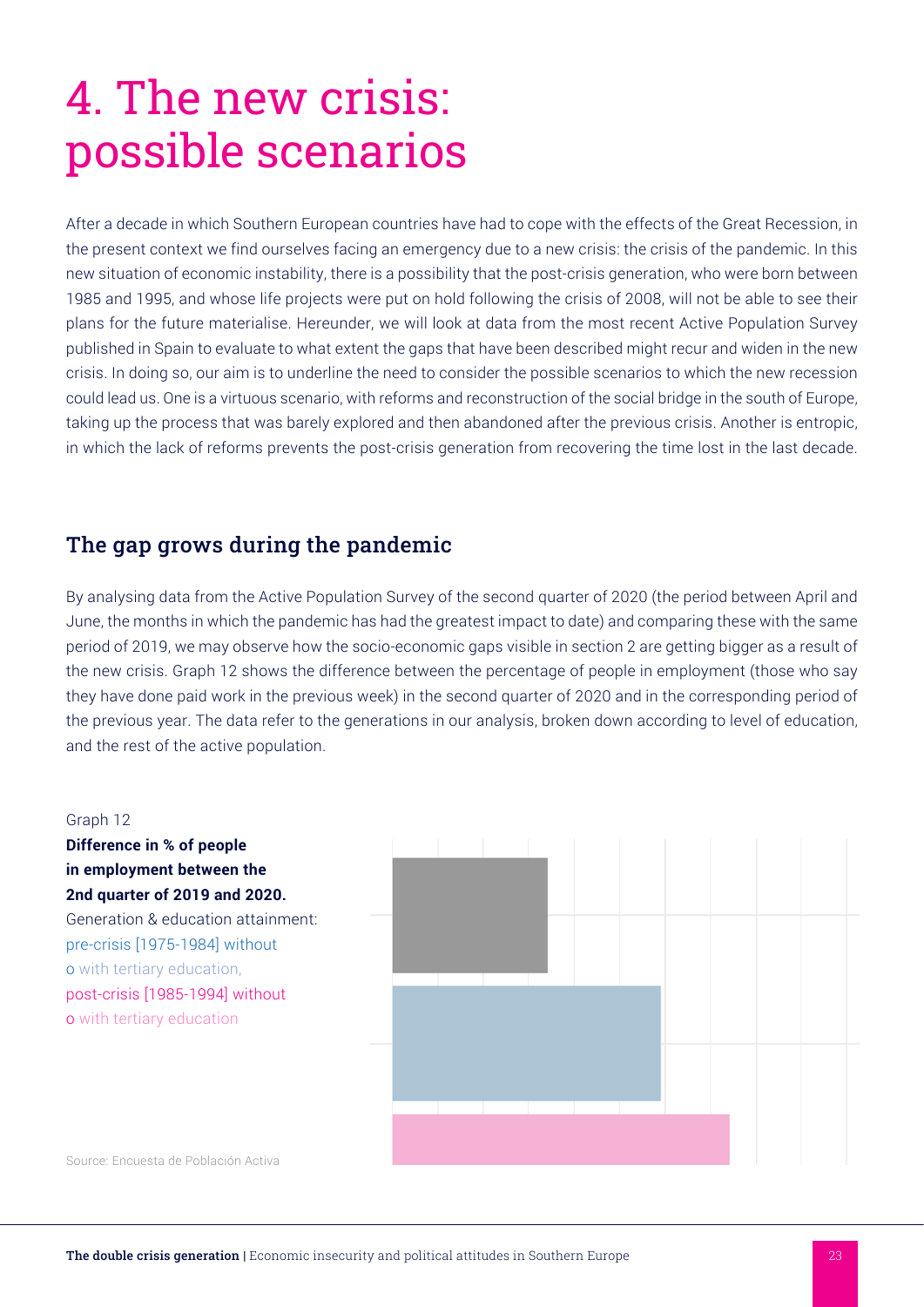Once again, the data in the graph show the two gaps present throughout the analysis: the generation gap and the gap linked with level of education. On the one hand, it is those persons without higher education qualifications who show a greater decrease in their levels of employment in comparison with 2019. On the other hand, a comparison between generations shows how the drop in employment is greater, independently of level of education, for the post-crisis generation – those born between 1985 and 1995. Once again, it is the members of the post-crisis generation without higher education qualifications who come off worse in an economic crisis, a disadvantage compounded by the fact that this generation started out from a more vulnerable position.

Therefore, the first evidence to be gleaned from the first few months of the pandemic points to a pessimistic scenario, both for those without higher education qualifications and for members of the post-crisis generation. For although this generation began to recover in terms of income and employment after the Great Recession, a new crisis could interrupt this recovery and once again put back the fulfilment of their life projects indefinitely. Therefore, the data suggest that in the absence of reforms, the current gaps could be accentuated even more, leading to consequences not only in the economic arena, but also in areas such as trust in institutions or the stability of the party systems in Southern Europe.

### Improvement scenario, erosion scenario

Improvement scenario: reforms and rebalance. In an improvement scenario, the Covid-19 pandemic can represent a window of opportunity for governments in Southern Europe, insofar as they can undertake reforms required to reconstruct the social bridge, placing emphasis on policies that safequard the opportunities of the youngest members of society as they enter adult life and the labour market, as well as when they come to start a family. In this way, this bridge would carry young people towards an adult life once again, where they would have a safety net, one of the principal objectives of welfare states.

Reaching this point would require a series of structural reforms to ensure the efficiency and adaptation of social policy to those groups that are in most need. One example of this kind of initiative is the approval during the pandemic of a Minimum Vital Income in Spain, a measure that will contribute to the **redistribution of income,** but above all opportunities for the most vulnerable groups in a country with a pronounced polarisation of social protection, a key characteristic of Southern European countries that heavily penalises equality of opportunity. This type of policy should, in turn, be accompanied by measures such as active employment policies or a labour reform that combats duality, so that young people (particularly those with a lower level of education) are not so severely penalised in the labour market. At the same time, it is crucial to ensure the sustainability of the system, something which includes measures such as completing the reforms to the pensions system, applying the sustainability factor planned in these.

For our post-crisis generation, which entered adult life during the Great Recession, this may be a crucial point when defining their life projects. Although the data presented throughout this document have shown an especially unfavourable entry into the labour market and a postponement of this generation's life projects, in a situation of recovery and economic well-being they could simply begin these projects at a later stage. In a situation of crisis, however, public policies that help to carry through these projects are essential.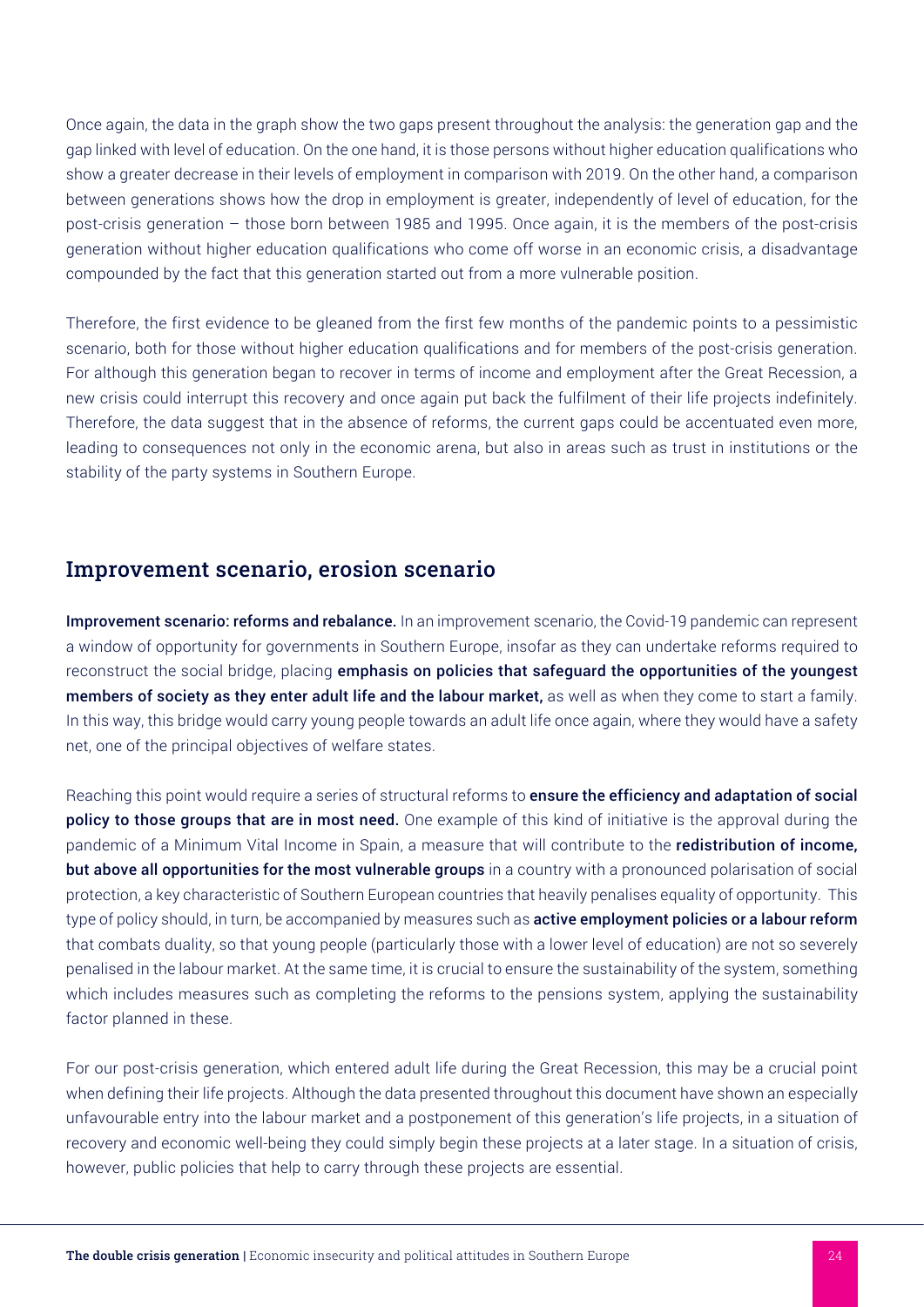The spillovers from taking this course of action in the political and institutional field are potentially enormous: by returning the centre of political gravity towards the (re)construction of a contract between classes and generations, making the democratic system sensitive not only to the perceptions, but particularly to the basic material needs of the new generations, the pluralist centre of gravity would be easier to recover and to reform under parameters that would ensure it will flourish rather than be questioned. Populisms, particularly those that focus on the goal of inclusion in decision-making of segments excluded from this process are no more than an imperfect substitute for this sensitivity.

Erosion scenario: consolidation of breakdowns. In the opposite scenario to the one we have just described, the current crisis will accentuate the dynamics that have been shown throughout this analysis, causing a breach in the bridge of opportunities for the new generations that may be irreparable. Thus, in the absence of reforms, the structural characteristics of the countries in the south will continue to make the generation gap bigger, leaving outsiders and new segments unprotected, and offering the most vulnerable groups insufficient protection.

In this context, the beginnings of socio-economic recovery shown by young people belonging to the post-crisis generation as they approach the age of thirty could be interrupted by the new crisis, and life projects such as emancipation, starting a family or buying a home might never come to fruition. At the same time, the patterns observed for the post-crisis generation throughout the Great Recession could recur in exactly the same way in those young people who are joining the labour market today: a new generation lost.

Politically, this scenario could lead to an even greater fragmentation of the political arena in Spain and Italy, continuing the trend observed in the last few years. This is a dynamic that could also affect Portugal. In the previous crisis, Portugal saved its institutions thanks to the capacity of its democratic system to incorporate demands within pluralist logic. However, there is no guarantee that it can do this again in a new recession. Of course, as has already been confirmed in Spain and Italy, reforms become less likely as the continuing fragmentation towards extreme poles increases, in addition to the rise in the prevalence of arguments of an all-embracing and populist nature ("we want it all" is in fact the slogan of a far-left, pro-Catalan independence party, which entered the lower chamber of Spanish parliament following the latest round of the various general elections Spain has held since 2015).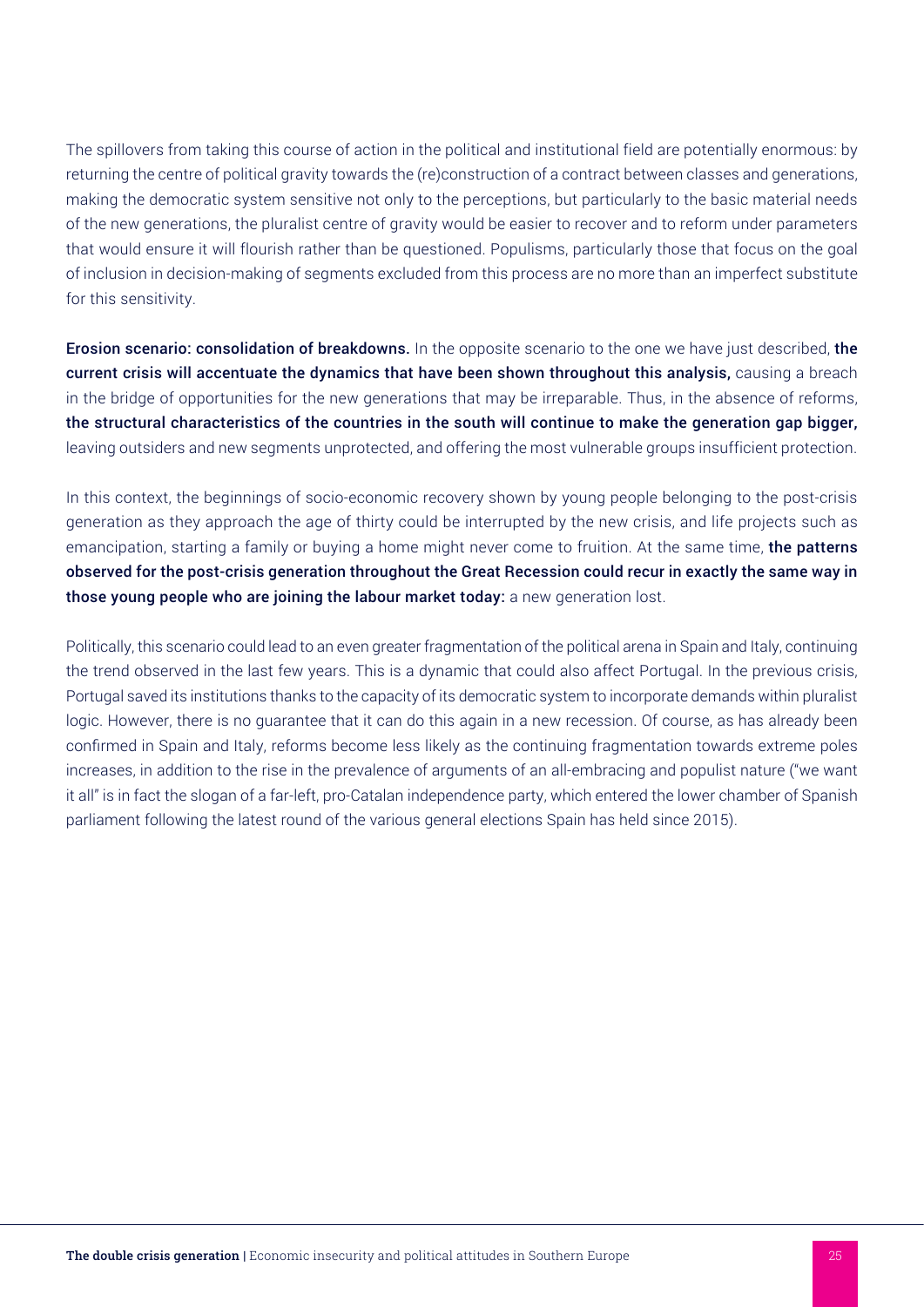## 5. The future path for beginning to close the gap

The Great Recession and its consequences have led to a deterioration in the living conditions of young people in Southern Europe, in addition to a postponement of their life projects. The particularly severe impact of the crisis, together with welfare states that are not well adapted to the needs of the population, have been key factors in this trend. Thus, while in countries such as Germany, France and Sweden the post-crisis generation, those born between 1985 and 1995, live comparatively better than their predecessors, this is not the case in Spain, Italy or Portugal.

With the advent of a new recession, this situation runs the risk of continuing for the post-crisis generation and repeating itself for the generations beginning their working lives now. In the previous section, we have outlined two extreme scenarios: one in which the pandemic offers a window of opportunity for closing the gap that is opening, and another in which the failure to act with public policies will consolidate a generation gap. But what are these public policies that could contribute to a virtuous circle? We propose four groups of specific measures.

## 1. A welfare state with a focus on equal opportunities

According to the OECD, a characteristic feature of Southern European countries is a social protection system that mirrors the duality of their labour market, concentrating social transfers among those people who contribute most to the system. Furthermore, unlike in other European countries, this system based on contributions is not complemented by a safety net that protects the most vulnerable. Therefore, it is essential to adapt public spending, redirecting funds towards the groups that need them most. Without these mechanisms for rebalancing income, inequality of opportunity will continue to recur generation after generation.

Efficient redistribution systems focused on future generations. If opportunities are tied to household income, transfer systems that maximise the reduction of income differences will have a redistributive effect, ultimately producing what we might call efficient redistributions: focusing transfer programmes on those households where spending will have a positive effect on the generations to come will lead to improvements for society as a whole, insofar as it will become easier to avoid talent being wasted and careers being cut short. Moreover, linking social transfers to disposable income in the household ensures that these are directed to the sectors of the population that most need them at a given moment.

Education with skills for real life. Education systems that penalise creativity and diversity in cognitive abilities hinder the consolidation of skills that will help to equalise opportunities, beginning with the assumption of risks based on an individual calculation. Socio-emotional skills also count: the work of economists such as James Heckman and Tim Kautz underlines the importance of aspects such as responsibility and diligence, opening up to new experiences, extraversion, agreeableness and the ability to work with others, in addition to emotional stability. The construction of a more flexible educational curriculum, oriented towards individual accompaniment and consolidating equality of opportunity, is one of the cornerstones, but it will not stand firm without all the other pieces in place.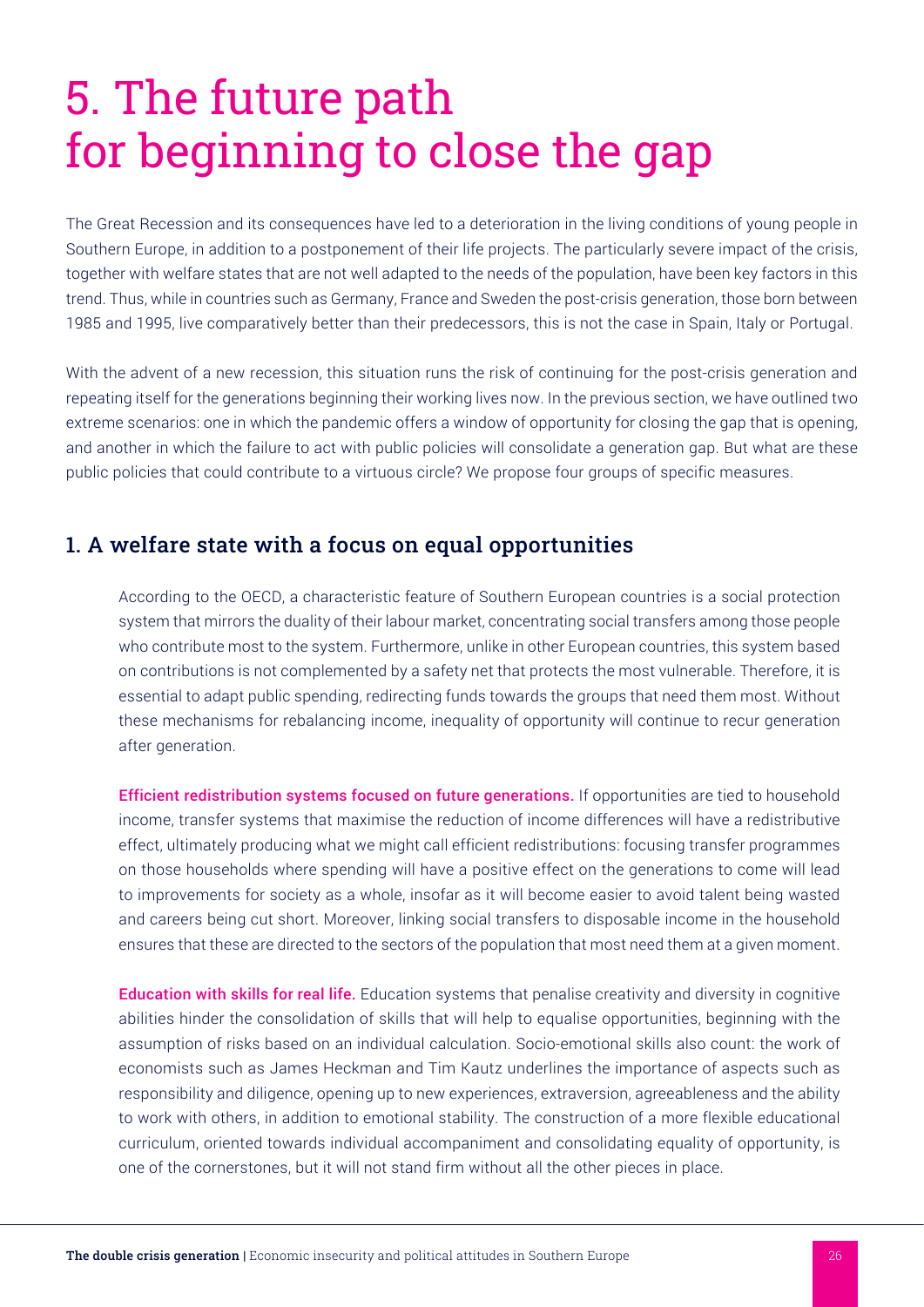Accessible housing. A feature of the housing markets in Southern Europe is the high ownership rate. Policies focused on strengthening and horizontalising the rental market, increasing supply and legal stability around it, would reduce this barrier and assist in the construction of careers (and homes) that are more stable and sustainable.

Freeing creative potential. All of the aforesaid must be done without increasing the number of bureaucratic and other obstacles that hinder the creation of sustainable careers. The new welfare system must function effectively and efficiently, moving into the background while it ensures constant protection for those who wish to risk, experiment and participate in the market. In fact, obstacles must be reduced to a minimum, imposing a dramatic reduction of unjustified requirements for creating new businesses. At the same time, it would be a good idea to consider a far-reaching reform of the social contribution systems for self-employed/independent workers, following a model of progressive contributions with a gentle curve conditional on income, incentivising the initial investment of time and money, while allowing individual initiative some breathing space in its earliest stages.

### 2. A non-dualised labour market, based on flexicurity and building human capital

In Southern Europe, there is still a considerable difference in the protection of workers who are in stable employment and those who are not, despite the (partial) labour reforms that were implemented during the Great Recession. However, the object of these reforms (partial reduction of dismissal costs in the case of indefinite contracts) does not have an impact on margin unless costs are levelled out for any type of contract, accompanying this process with a protective network focused on providing workers with security, so they can increase their human capital: the objective must be to protect the individual and their capacity to generate profit for themselves and for society as a whole, over and above protecting the post occupied.

Equalise levels of protection against dismissal. Labour regulations in Southern Europe tend to protect highly skilled and long-term jobs in particular, shifting all the flexibility to the new generations of workers (particularly the less skilled segments). To close this gap, it would be advisable to consider a model that evens out protection levels throughout the life cycle. A unified contract with compensation for dismissal that increases by a marginally decreasing amount (adding a progressively smaller sum to the cost of dismissal every new year) would turn into a system for destroying temporary work, penalising it in favour of the promotion of more stable relationships. To complete this, it would be essential to add a growing protective mechanism in the form of a 'backpack', which is described a little later.

Generational rebalancing of protection against unemployment. When transfers for unemployment protection are excessively conditioned on the previous contributions made by the worker, the mechanism becomes generationally regressive. Within the framework of equalising opportunities, it would be advisable to redirect part of this spending to those labour profiles that are yet to accumulate contributions, precisely with the aim of ensuring that they can invest the periods of unemployment in the construction of human capital, with a view to re-entering the labour market under better conditions. In this respect, this rebalancing should of necessity be joined by a structural reform of active policies like the reform we will proceed to describe.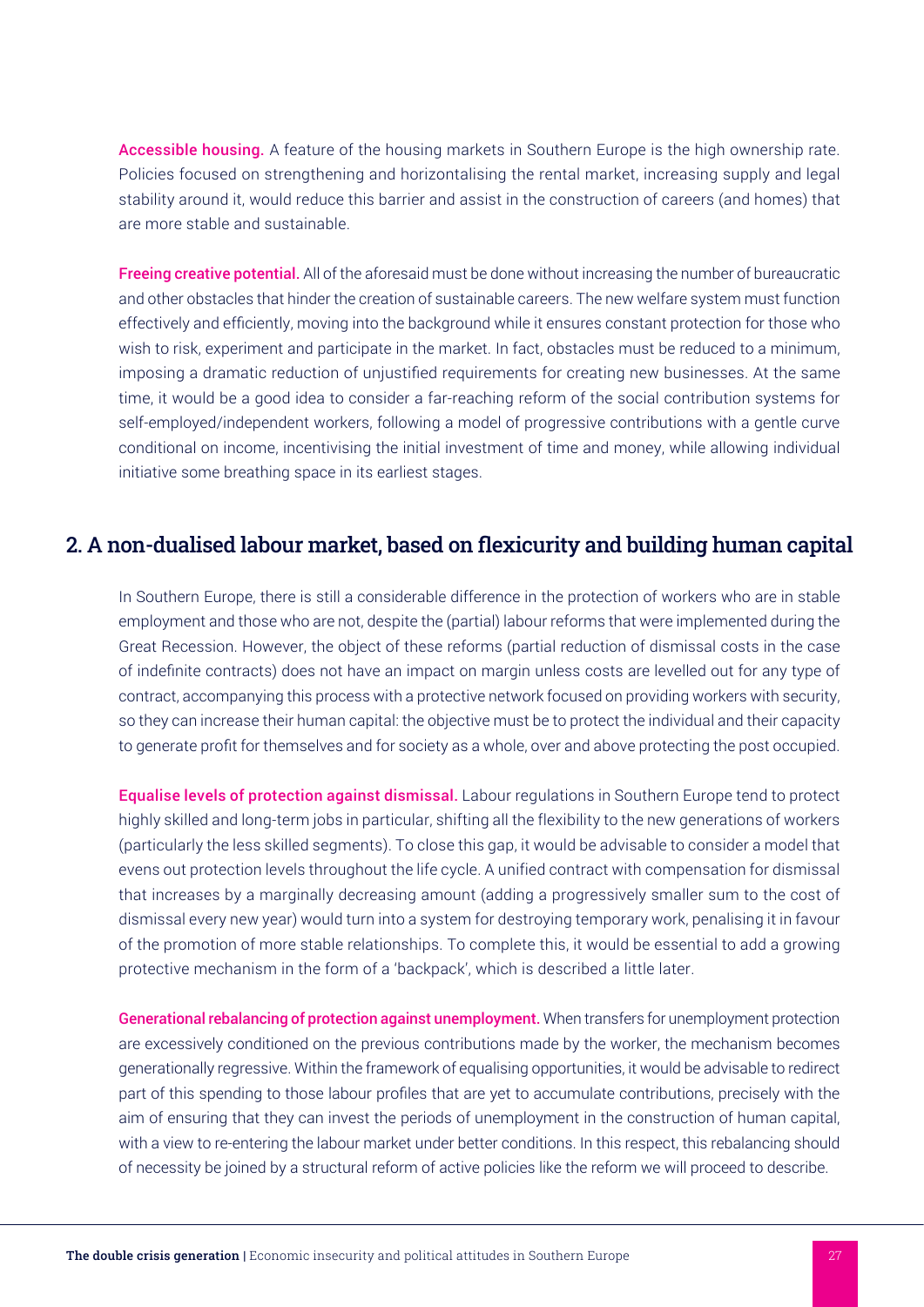Genuinely effective active employment policies and life-long learning. The system par excellence for promoting recruitment in Southern Europe is to be found in the grants and subsidies for new jobs offered to companies, particularly small and medium-sized companies. Besides this spending, active policies have historically been dependent on capture by business entities and trade unions that do not usually have incentives to select what will more greatly benefit their potential competitors (new companies, new workers). Reorientation genuinely aimed at promoting recruitment and generating opportunities should start from decentralised, competitive management that is focused on the life-long learning market, with a particular emphasis on the new generations that did not complete higher education.

### 3. Guarantee the possibility of starting a family

Another of the structural characteristics of welfare states in the south is the fact that the tasks of care largely fall to the responsibility of the families. This characteristic, which makes it difficult to reconcile work and family life, has two negative consequences. On the one hand, many women postpone or even abandon the idea of motherhood, which has a negative effect on the fertility rate of these countries. On the other hand, the difficulty of combining work and family life leads to particularly low employment rates among women in these countries, which diminishes the possible social contributions of this sector of the population. In this context, it is crucial to carry out reforms such as those undertaken in other European countries, which will ensure suitable provision of services for balancing work and family life.

A universal and accessible network of nursery schools. Services for balancing work and family life that are affordable, flexible and of a high quality are key to providing the opportunity for combining work and childcare, especially for mothers. In order that these policies may be effective, it is important that nursery schools should be both affordable, so that the cost does not present a barrier to the enrolment of children, and universal, with enough places to cover the entire population who are eligible. Moreover, the hours of nursery schools should be flexible and adapt to the daily working hours of parents. Finally, it is of crucial importance to offer a high-quality network of nursery schools that will contribute to the socio-emotional development of boys and girls and help to reduce inequalities of opportunity.

Balancing work and family life beyond the age of 0-3. The existence of services to help balance work and family life must be a priority throughout children's growth, not just during the first three years of their lives. These types of policies can include programmes like extracurricular activities throughout the school year, or specific programmes for the summer, which should feature a wide range of activities and appropriate supervision of minors by professionals. These types of programme assist parents in balancing work and family commitments, and help to reduce socio-economic opportunity gaps among children.

Time off work for parents. An appropriate system of remunerated permits for parents is crucial when seeking to help parents balance work and family life. This includes both the first few months of the child's life and the possibility of taking a set number of days off for childcare during infancy. To ensure that this type of policy is appropriately designed, the evidence suggests that permits must be of equal length for mothers and fathers, non-transferable between the parents, and with a level of compensation as close as possible to the original salary paid. It is also desirable that permits should be flexible with respect to dates and their duration, and that they can be adapted as much as possible to the working life of parents.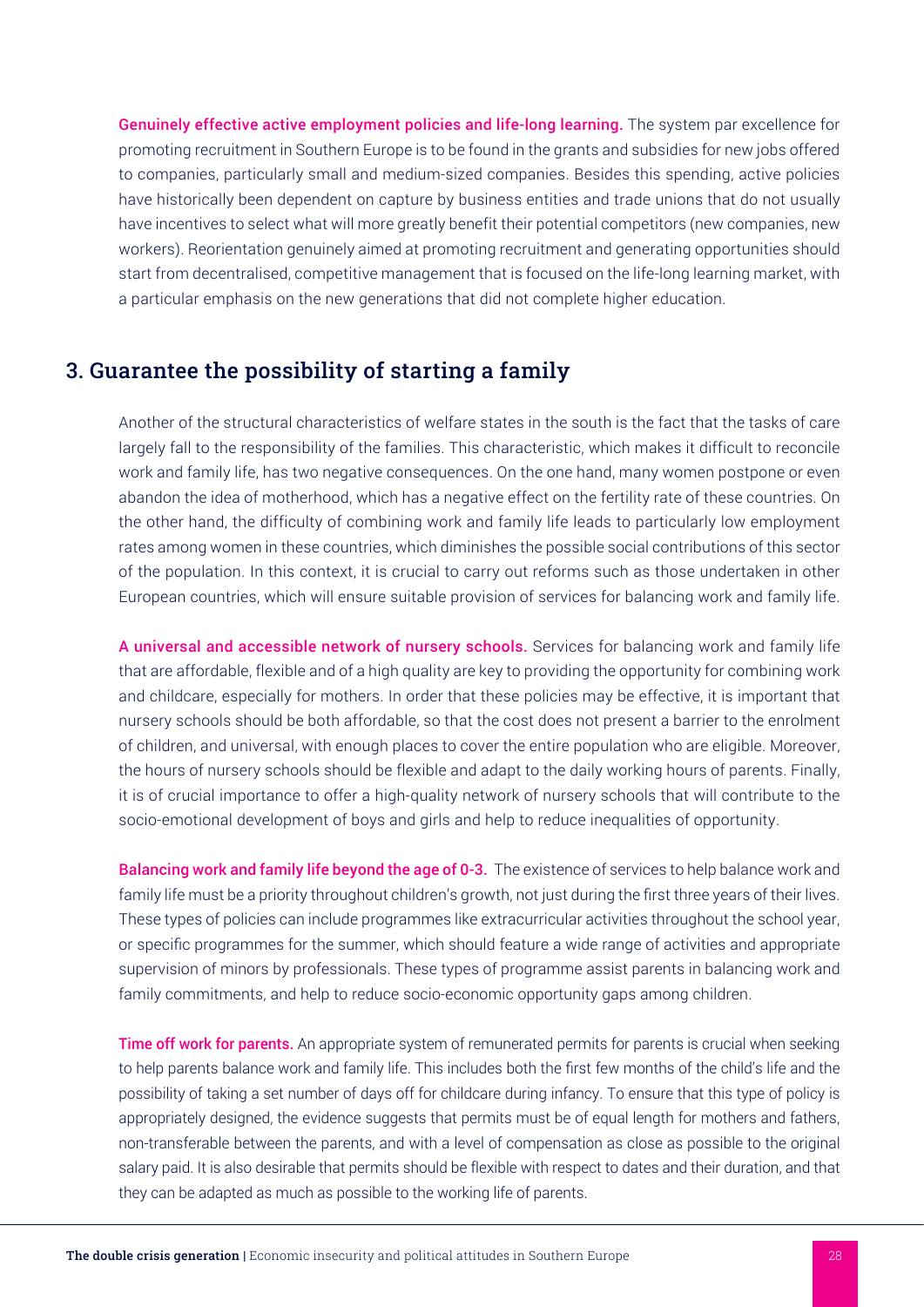Towards a greater flexibility of working hours. On the part of companies, there are a number of measures that can help parents combine work and the care of their children. These include the possibility of making the times for starting and finishing work more flexible, reducing the hours in the working day for the purpose of childcare, and trading extra hours worked for time off (flexitime). From the perspective of public policies, it is possible to regulate the right of the worker to request these types of programmes. It is also desirable that these programmes should be available to all the workers in the company, not only those with care responsibilities, in order to avoid the stigmatisation of beneficiaries.

### 4. A sustainable social protection system

Demographic factors, together with the reality of employment in southern countries, represent a challenge when financing social protection systems in these countries. Therefore, it is crucial to move towards sustainable pension systems that take account of the ageing of the population and the capacity of taxpayers to finance these systems.

Guaranteed and sustainable pensions. The gradual ageing of the population in Southern Europe creates a vicious circle of public policy decisions that is unsustainable: as the average age of voters increases, so too do the short-term incentives to direct public spending towards these segments of the population. But the more the scales are tipped, the less political action is focused on the new generations, reducing the incentives to create homes, and paradoxically placing the stability of the safety nets for the elderly at risk. It is essential to consolidate systems so that their sustainability is guaranteed in the long term (in Spain, the introduction of sustainability formulas has been delayed since the Great Recession).

A backpack of protection to accompany people. In addition to tying the payment of pensions to sustainability, it would be advisable for a portion of savings to be tied up with individuals, since this is also an essential complement to the single contract with marginally decreasing compensation proposed earlier. We refer here to a fund associated with each worker (a 'backpack', as it is commonly known), financed periodically by the employer (a percentage of the worker's salary every month). When the employment contract ends, and under certain conditions, the worker could decide whether they want to withdraw the fund or maintain it until they retire. This fund linked with the indefinite contract with marginally decreasing compensation consolidates the penalisation of temporary work, without renouncing effective protection that grows as each individual extends their working experience. This would also help the sustainability of the social transfer system.

**Efficient spending adjusted to the needs of citizens.** In the recent past, the Spanish government has shown a tendency towards inefficiency in public spending, particularly in stimulum packages during times of crisis. Starting immediately with the upcoming arrival of funds of European origin (2021), an evaluation system should be applied on each new euro spent, based on efficiency and equity criteria, counting on the participation of autonomous entities (at the national and regional level) and avoiding excessive power concentration and lack of accountability in the decision-making process.

We believe that these framework ideas should serve as a reference for ongoing debate, with the clear objective of closing the current opportunity gaps, preventing future gaps and rebuilding an inclusive pluralism which, within a setting of liberal democracy, will be functional and useful for the new generations.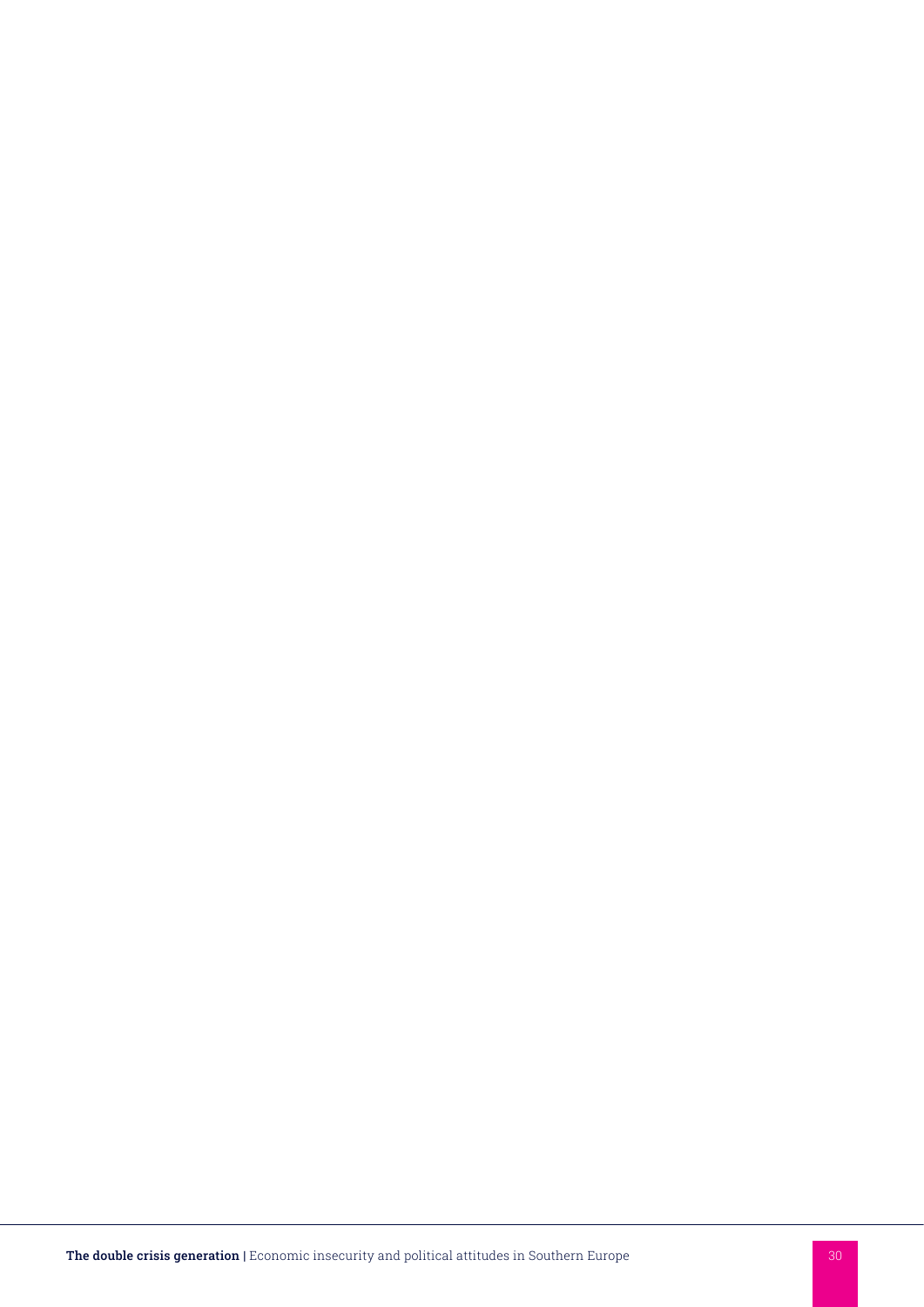### **CONTACT**

### Esade Business School

Avda. Pedralbes, 60-62 E-08034 Barcelona · Spain Phone: +34. 93 280 6162

dobetter@esade.edu www.esade.edu



#### Friedrich Naumann Foundation for Freedom

Calle de Fortuny 3, 1º izquierda 28010 Madrid · Spain Phone: +34 913 08 94 80 madrid@freiheit.org

## www.freiheit.org